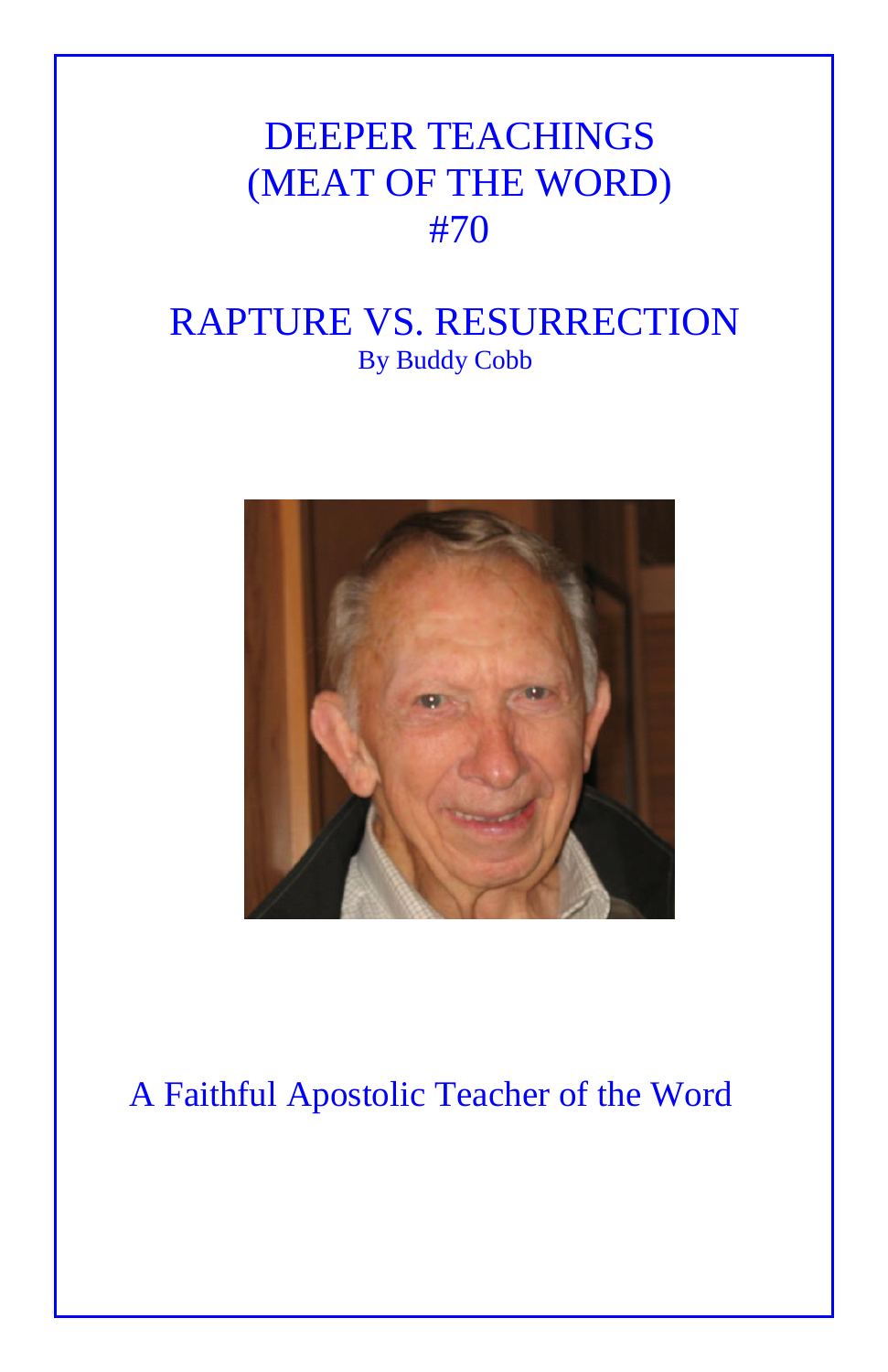#### RAPTURE VS. RESURRECTION By Buddy Cobb

#### PREFACE

In Matthew 13, Jesus, using parables to describe what the kingdom of heaven would be like between His first coming and His second coming, said this in verse 33:

The kingdom of heaven is like **leaven** which a woman took and hid in three measures of meal, till the whole was leavened

Leaven in scripture is symbolic of error. This can be seen by such scriptures as in Mt. 16:6: Then Jesus said unto them, Take heed and beware of the leaven of the Pharisees and of the Sadducees.

 At first the disciples did not understand what Jesus was Talking about, but after Jesus explained, in verse 12 we read: They understood they how that He bade them not beware of the leaven of bread, but of the **doctrine** of the Pharisees and of the Sadducees.

The apostle Paul, speaking on the subject of leaven in 1Co. 5:6-8, concludes with this in verse 8: Therefore let us keep the feast, not with old Leaven, neither with the leaven of malice and wickedness: but with the unleavened bread of sincerity and **truth**.

We can see how leaven was used by both Jesus and Paul is a symbol of false doctrine! The three measures of meal are speaking of the three levels of truth that are referred to in the scriptures as milk, bread, and meat (I Co. 3:2; He. 5:12, 13; Jo. 6:32-35; 1 Co. 10:16, 17). The woman is symbolic of the church.

Paul, speaking to Timothy and warning him about this very thing in 11Ti. 4:3, 4, says: For the time will come when they will not endure sound doctrine; but after their own lust shall heap unto themselves teachers, having itching ears; and they shall turn away their ears from the truth, and shall be turned to fables.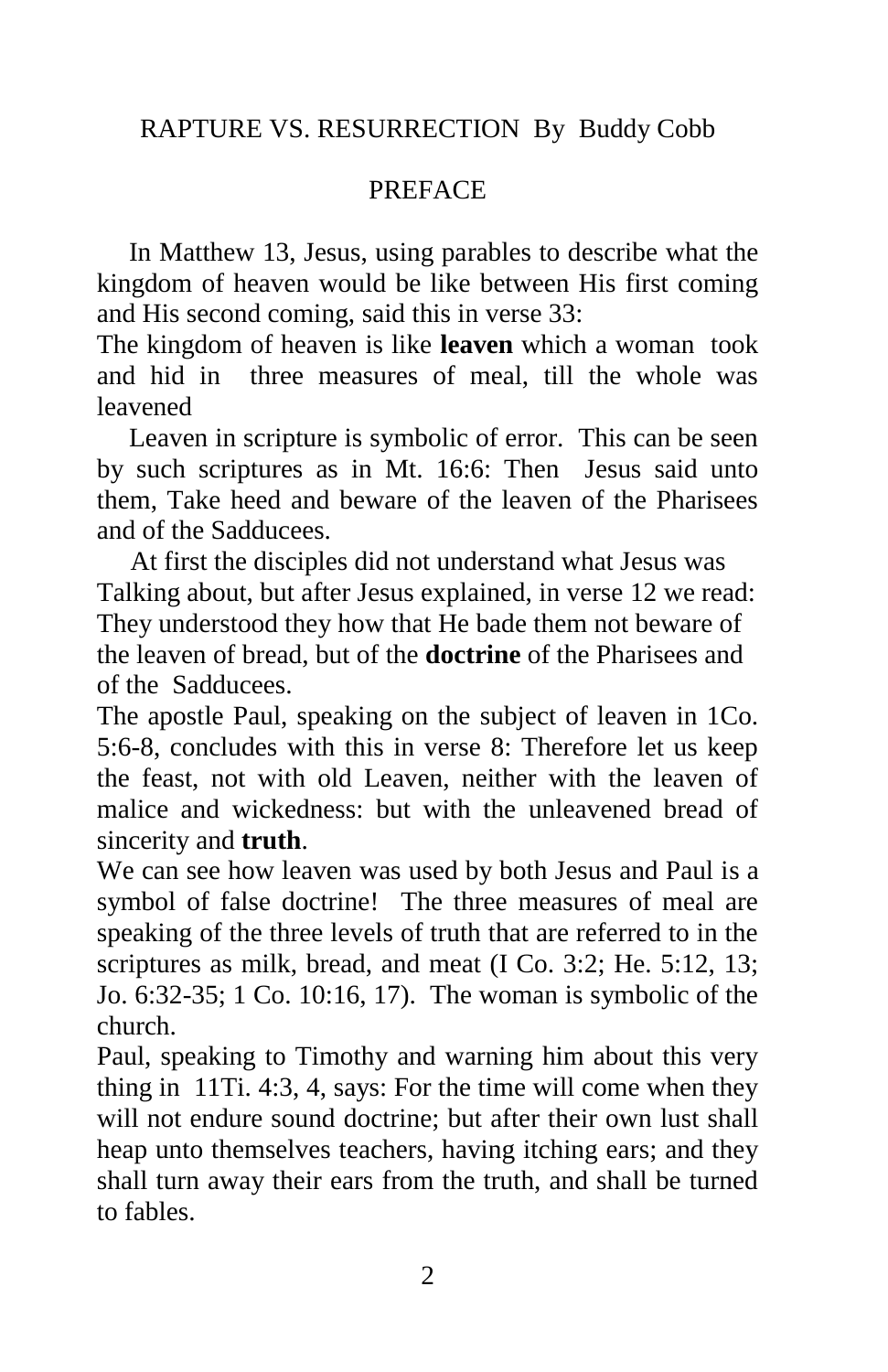#### **RAPTURE OR RESURRECTION**

The idea that the church will be raptured out of this world at the end of this age was first introduced into Christian teaching in the latter part of the nineteenth century by a man named Darby. This teaching then gained wide acceptance through the teachings of Dr. C. I. Scofield. This doctrine was, not taught by any of the early church fathers; as a matter of fact, the word **rapture** is not even in the Bible.

The idea of a rapture, however, has great appeal, for such is to be preferred over the idea of one being able to enter the Kingdom of God only through much tribulation!

The fact that the early apostles of the church understood that it is through much tribulation is clearly seen in Acts 14:21, 22: And when they had preached the gospel to that city, and had tonight nearly, they retired to Lystra, and to Iconium, and Antioch, confirming the souls of the disciples and exhorting them to continue in the faith, and that **we must through much tribulation** enter into the Kingdom of God.

A popular teaching is that the Gentile church will be raptured out, and that a Jewish remnant will remain here on earth to usher in the one thousand year reign of Christ over the nations. The Scripture plainly states, however, that the church is neither Jewish nor Gentile, but that God in Christ has broken down the middle wall of partition, for to make in Himself of the twain one new man! He did this that He might reconcile both unto God in **one body** (Eph. 2:14-16)! Therefore, there is not a Gentile church and a Jewish church! There are not two bodies of believers; there is only one! This is plainly seen as well in Ep. 4:4: There is one body, and one spirit, even as you are called in one hope of your calling.

In 1Co. 15:38, the Scripture states that unto every seed is given his own body. There is, therefore, the body of the Gentiles, the body of the Jews, and the body of Christ! It is clear in Eph. 1:6 that the only place of acceptance of Jew or Gentile is in Christ! 11Co. 5:17 states: Therefore if any man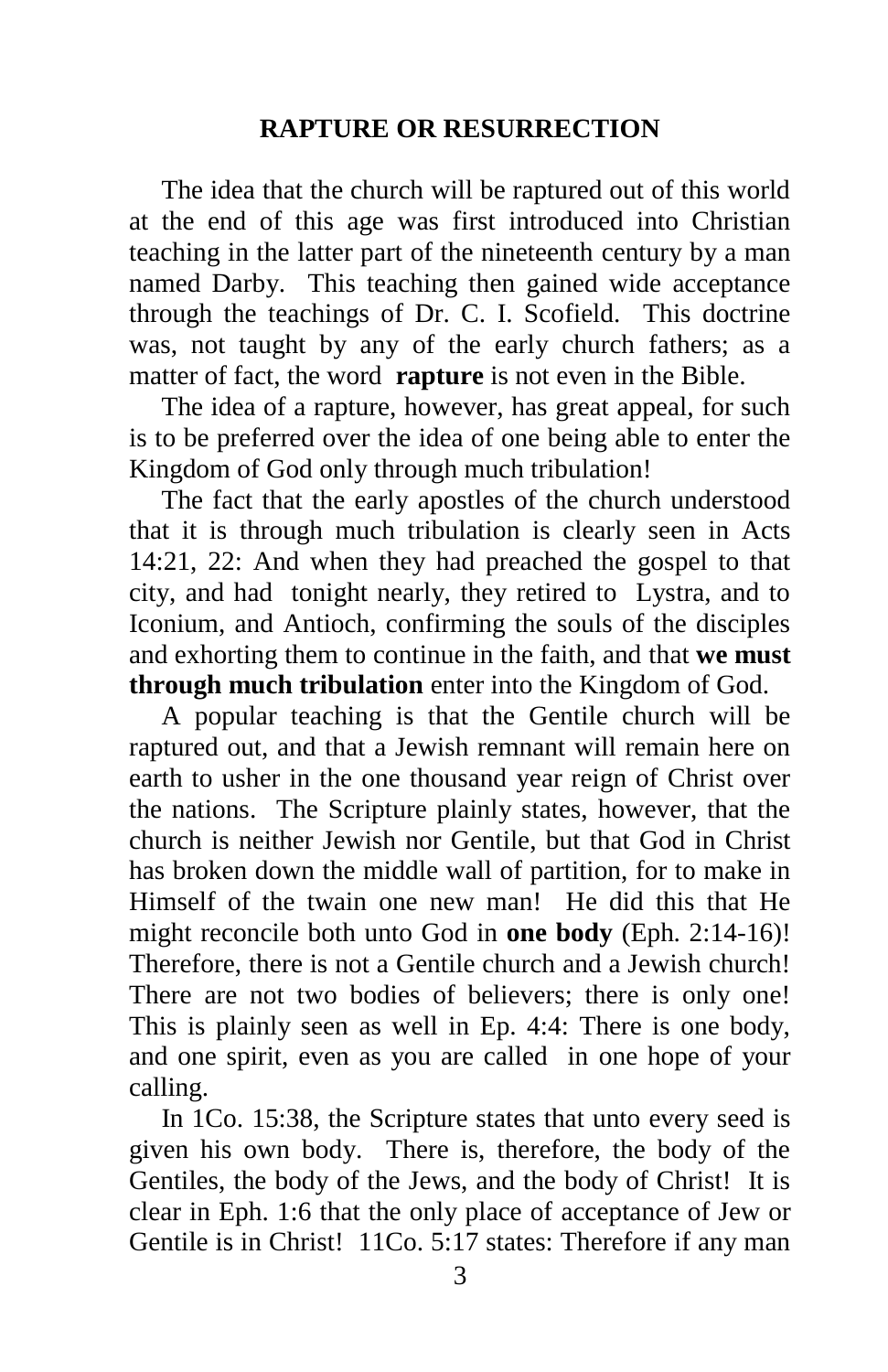be in Christ he is a new creature: old things are passed away; behold, all things are become new.

We read in Gal. 3:27, 28: For as many of you as have been baptized into Christ have put on Christ. There is neither Jew nor Greek, there is neither bond nor free, there is neither male nor female: for ye are all one in Christ Jesus.

Further, we can see by the prayer of Jesus in Jo. 17:15 that it is not God's intention to rapture the church out of the world: I pray not that thou should take them out of the world, but that thou shouldest keep them from the evil

The church is sown in corruption (i.e., this world, for as 1Jo. 5:19 states: "...the whole world lieth in wickedness.") that it might be **raised** in incorruption (1Co. 15:42). We can see therefore that the way up or out is not rapture but resurrection!

What the church needs to bring it up into incorruptibility and out of mortality into immortality is not a geographical change from earth to heaven, but rather a change of what we are! A change from being mortal, corruptible, earthy, to being immortal, incorruptible, heavenly! That this change takes place in resurrection is clearly taught in 1Co. 15:49-54: And as we have borne the image of the earthy, we shall also bear the image of the heavenly,. Now this I say, brethren, that flesh and blood cannot inherit the kingdom of God: neither doth corruption inherit incorruption. Behold I shew you a mystery; we shall not all sleep, but we shall all be **changed**, In a moment, in the twinkle of an eye, at the last trump: for the trumpet shall sound, and the dead shall be raised incorruptible, and we shall be changed. For this corruptible must put on incorruption, this mortal must put on im mortality. So when this corruptible shall have put on incorruption, and this mortal shall have put on immortality, then shall be brought to pass the saying that is written, Death is swallowed up in victory.

The last enemy of the church to be destroyed is death (1Co. 15:26). We can see that it is only by the means of resurrection that death is overcome! What qualifies one for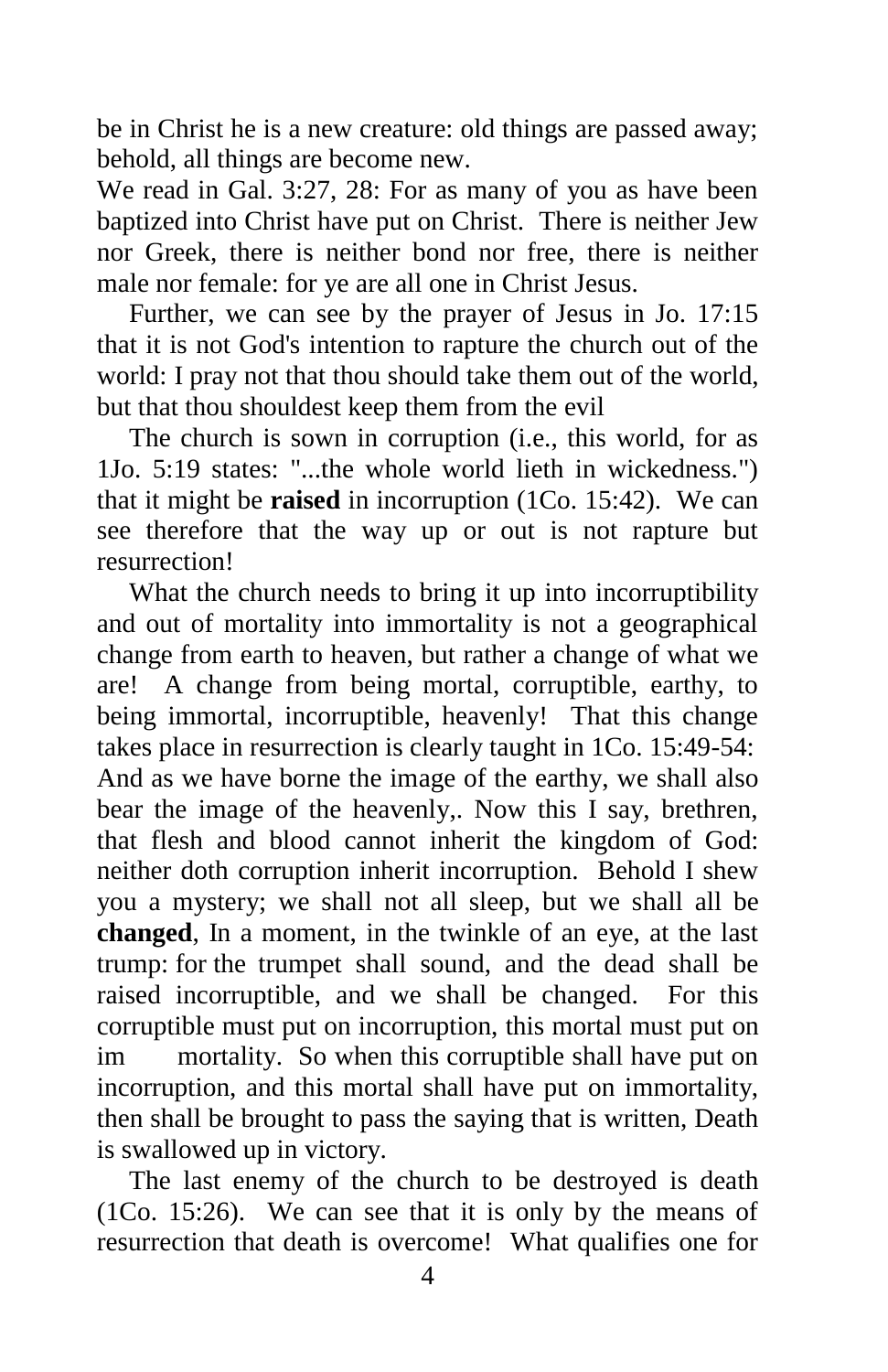the resurrection is clearly taught by Paul in Ph. 3:7-12: But what things were gain to me, those I counted loss for Christ. Yea doubtless, and I count all things but loss for the excellency of the knowledge of Christ Jesus my Lord: for whom I have suffered the loss of all things, and do count them but dung that I may win Christ, and be found in Him, not having my own righteousness**,** Which is of the law, but that which is through the faith of Christ, the righteousness which is of God by faith: That I may know Him, **and the power of his resurrection,** and the fellowship of His sufferings, being made conformable unto His death; If by any means **I might attain unto the resurrection of the dead** Not as though I had already attained, either were already perfect: but I follow after, if that I may apprehend that for which also I am apprehended of Christ Jesus.

What is involved in knowing the fellowship of His sufferings is revealed to us in 1Pe. 4:1, 2:

FORASMUCH then as Christ has suffered for us in the flesh, arm yourselves with the same mind: for he that hath suffered in the flesh hath ceased from sin: That he no longer should live the rest of his time in the flesh to the lust of men, but to the will of God.

What is involved in being made conformable unto His death is revealed to us in Ro. 6:10-12: For in that he died, he died unto sin once: but in that he liveth, he liveth unto God. Likewise reckon ye also yourselves to be dead indeed unto sin, but alive unto God through Jesus Christ our Lord. Let not sin therefore reign in your mortal body, that ye should obey it in the lust thereof.

Ro. 6:1-5: What shall we say then? Shall we continue in sin, that grace may abound? God forbid. How can we, that are dead to sin, live any longer therein? Know ye not that so many of us as were baptized into Jesus Christ were baptized into his death? Therefore we are buried with him by baptism into death: that like as Christ was raised up from the dead by the glory of the Father, even so we should walk in newness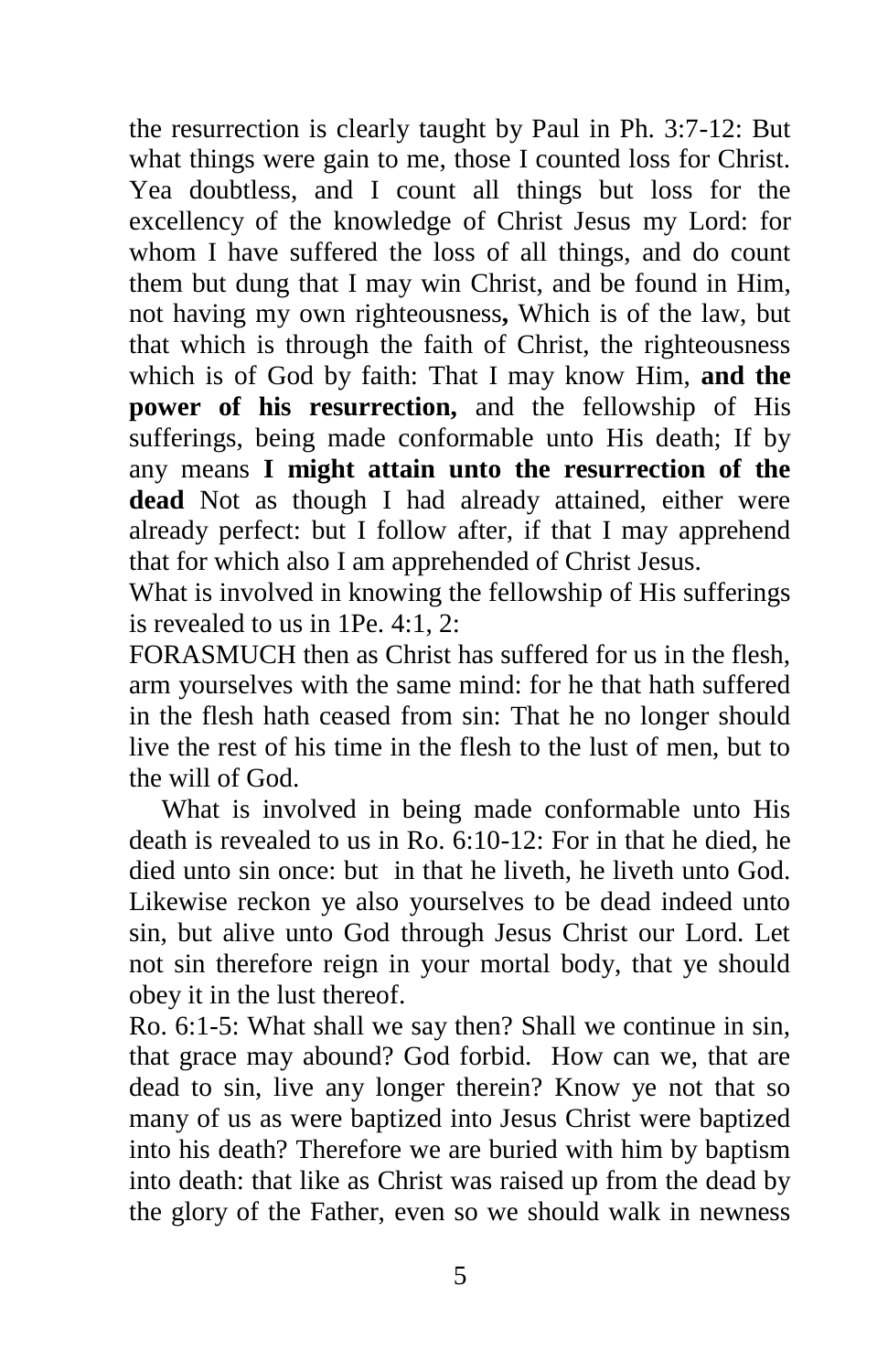of life. For if we have been planted in the likeness of his death, we shall also be in the likeness of his resurrection.

Any failure, therefore, to be in the likeness of His resurrection has its root in our failure to be conformed unto His death, which death is a death to sin! In order for us to escape being dead in sin, we must be dead to sin! This death to sin is essential to our knowing the Lord and being found in Him, for in Him there is no sin (1Jo. 3:5). Whosoever abideth in him sinneth not: Whosoever sinneth hath not seen him, neither known him (1Jo. 3:6).

The idea that the church is going to be raptured up to heaven and perfected there, and then return with Christ, is not scriptural. God's will and purpose for the church is revealed in Ep. 1: 9, 1 0: Having made known unto us the mystery of his will, according to his good pleasure which he has purposed in himself: That in the dispensation of the fullness of times he might gather together in one all things in Christ, both which are in heaven, and which are on earth: even in him;

The reason for this is that being in earth or heaven doesn't make one **perfect**, but being in Christ does! We can see this clearly in Col. 1:27, 28: To whom God would make known what is the riches of the glory of this mystery among the Gentiles; which is Christ in you, the hope of glory: Whom we preach, warning every man, and teaching every man in all wisdom; that we may present every man **perfect in Christ Jesus**:

For in him dwelleth all the fullness of the Godhead bodily. And you are **complete** in him, which is the head of all principality and power (Col. 2:9, 10).

This is why the apostle Paul said that he wanted to be found in Him (Ph. 3:9). We must be found in Him in order to be presented perfect and attain unto the resurrection of the dead!

Therefore Jesus Himself taught while He was here the importance of our abiding in Him: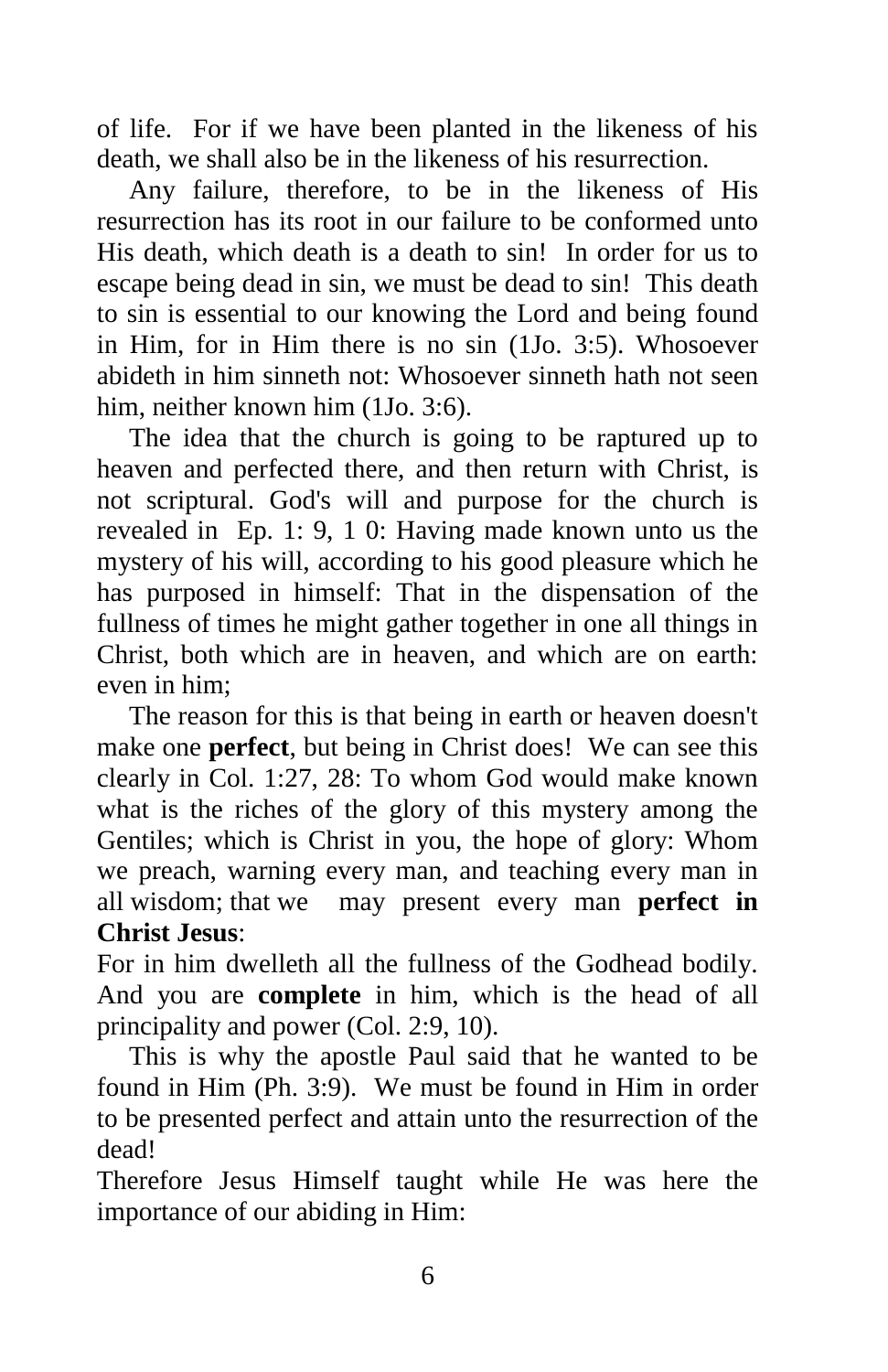I am the vine ye are the branches. He that abideth in me, and I in him, the same bringeth forth much fruit: for without me you can do nothing. If a man abide not in me, he is cast forth as a branch, and is withered; and men gather them, and cast them into the fire, and they are burned (Jo. 15:5, 6).

 The means of abiding in Him is taught in 1Jo. 2:27, 28: But the anointing which ye have received of him abideth in you, and you need not that any man teach you: but as the same anointing teacheth you and is truth and is no lie, and even as it hath taught you, ye shall abide in him. And now, little children, abide in him; that when he shall appear, we may have confidence, and not be ashamed before at his coming.

If we are to avoid being ashamed at His coming and being disqualified for the **first resurrection,** we must be found in Him!We read about the **first resurrection** in Rev. 20:5, 6: But the rest of the dead lived not again until the thousand years were finished. This is the first **resurrection**. Blessed and holy is he that hath part in the **first resurrection**: on such the second death hath no power, but they shall be priest of God and of Christ, and shall reign with him a thousand years.

Concerning being found in Him, we read about this in Philippians 3:9-14: And be found in him, not having mine own righteousness, which is of the law, but that which is through the faith of Christ, the righteousness which is of God by faith: that I may know him, and the power of his resurrection, and the fellowship of his sufferings, being made conformable unto his death; If by any means I might attain onto the resurrection of the dead. Not as though I had already attained, either were already perfect: but I follow after, if that I may apprehend that for which also I am apprehended of Christ Jesus. Brethren, I count not myself to have apprehended: but this one thing I do, forgetting those things which are behind, and reaching forth unto those things which are before, I press toward the mark for the prize of the high calling of God in Christ Jesus.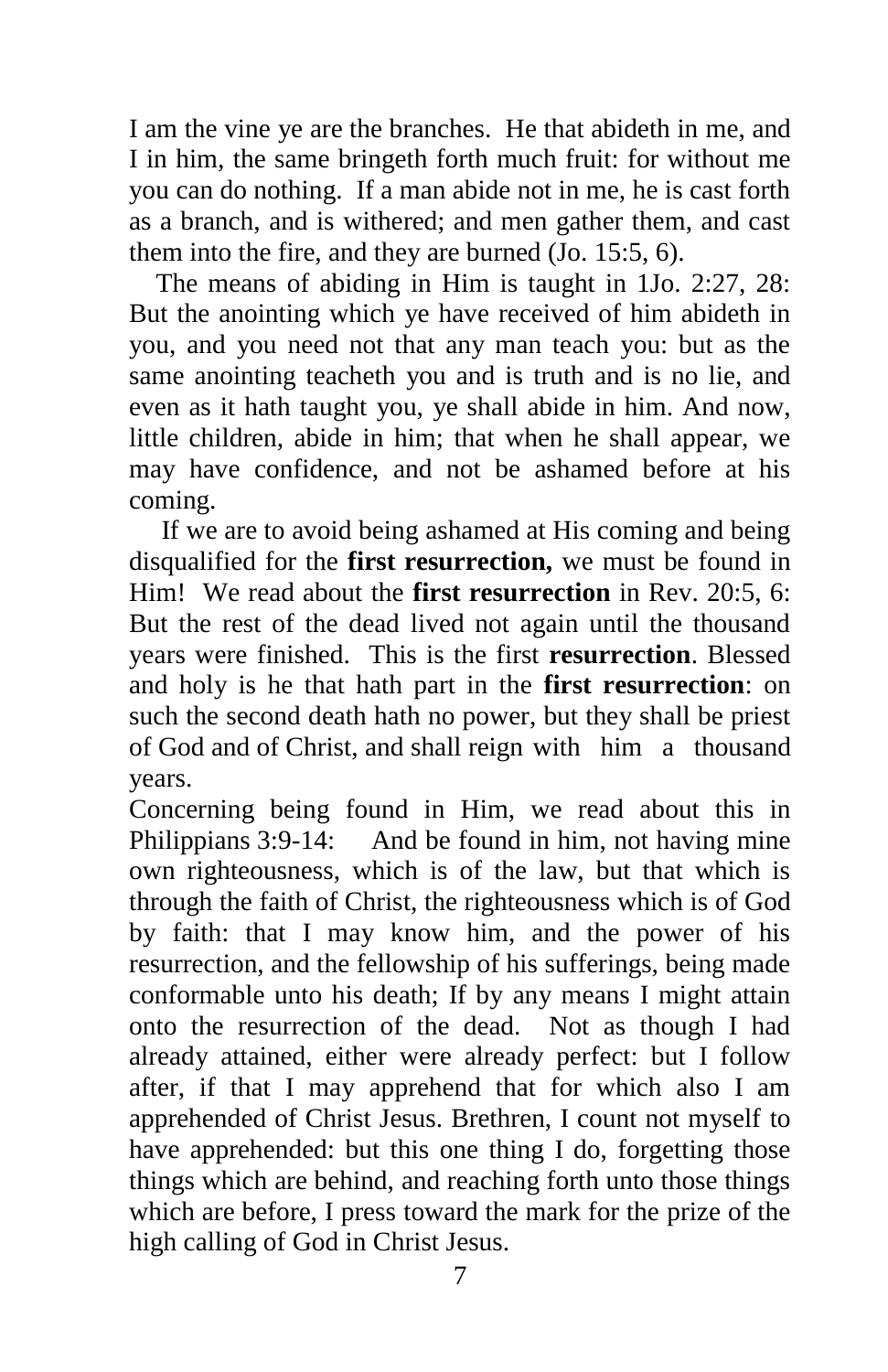The Lord is coming back, not for an imperfect church, but for a perfect one! Ephesians verifies this in the following verses, Eph. 5:25-27: Husbands, love your wives, even as Christ also loved the church, and gave himself for it; That he might sanctify and cleanse it with the washing of water by the word. That he might present it unto himself a glorious church, not having spot, or wrinkle, or any such thing; but that it **should be holy and without blemish.**

This perfection must be realized before He comes or we will not be ready! We read about this in Matthew 25:6-13: And at midnight there was a cry made, Behold, the bridegroom cometh; go ye out to meet him. Then all those virgins arose, and trimmed their lamps. And the foolish said unto the wise, Give us of your oil; for our lamps are gone out. But the wise answered, saying, Not so; lest there be not enough for us and you: but go ye rather to them that sell, and buy for yourselves. And while they went to buy, the bridegroom came; and they that were ready went in with him to the marriage: and the door was shut. Afterward came also the other virgins, saying, Lord, Lord, open to us. But he answered and said, Verily I say unto you, I know you not. Watch therefore, for ye know neither the day nor the hour wherein the Son of man cometh.

Clearly the careless and ill prepared will be shut out, not raptured! That this is true can also be seen in Luke 13:23- 28: Then said one unto him, lord, are there few that be saved? And he said unto them, Strive to enter in at the strait gate: for many, I say unto you, will seek to enter in, and shall not be able. When once the master of the house is risen up, and hath shut to the floor, and ye begin to stand without, and to knock at the door, saying, Lord, Lord, open unto us; and he shall answer and say unto you, I know you not whence ye are: Then shall ye begin to say, We have eaten and drunk in thy presence, and thou hast taught in our streets. But he shall say, I tell you, I know you not whence ye are; depart from me, all ye workers of iniquity. There shall be weeping and gnashing of teeth, when ye shall see Abraham, and Isaac, and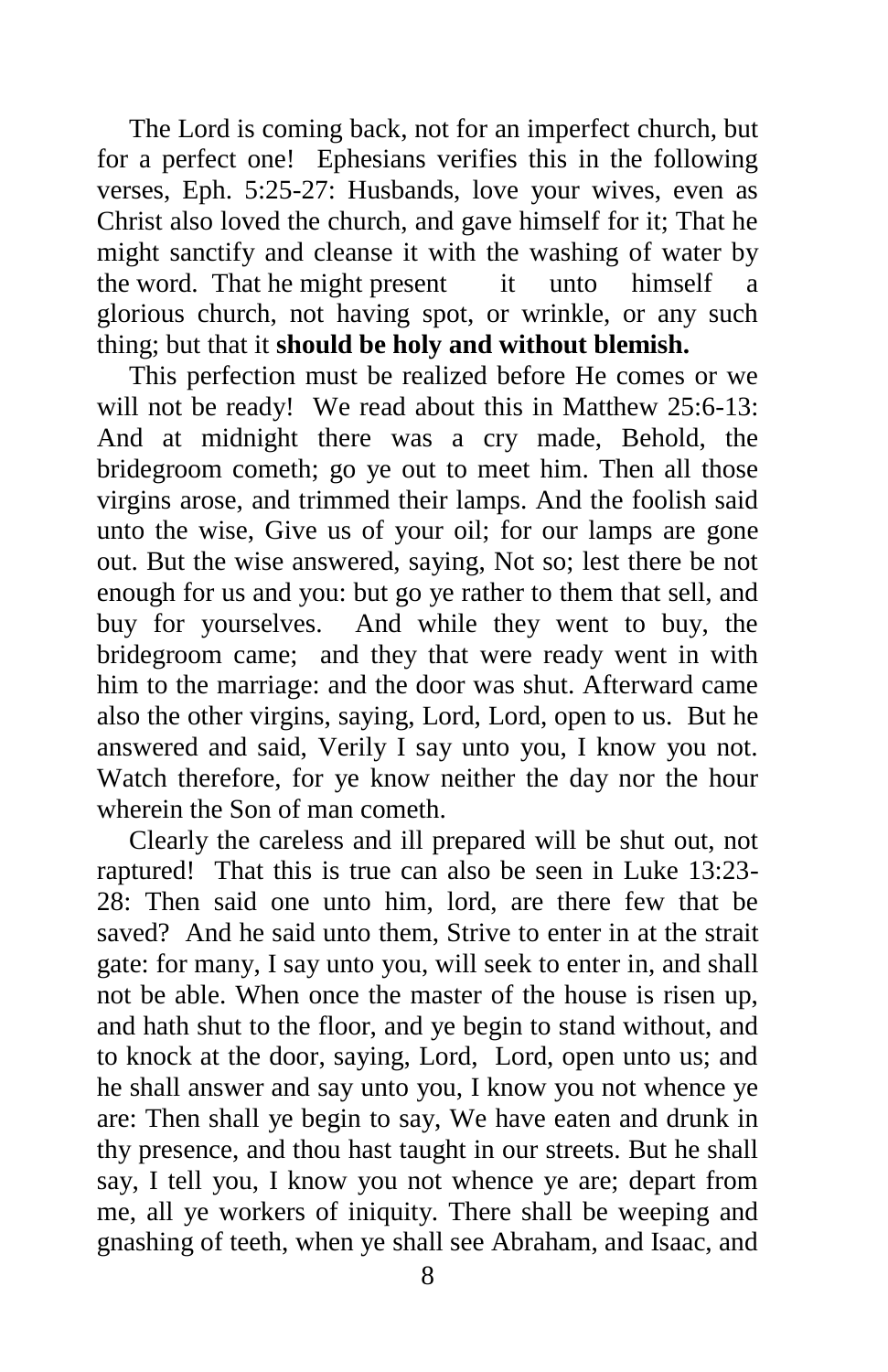Jacob, and all the prophets, in the kingdom of God, and you yourselves thrust out.

Certainly there has been no rapture for all the saints before us who have fought a good fight, finished their course, and kept the faith. They do have, however, a crown of righteousness coming, which the Lord, the righteousness judge, will give them at that day! These will not be ashamed at His coming, but will love His appearing:

I have fought a good fight, I have finished my course, I have kept the faith: Henceforth there is laid up for me a crown of righteousness, which the Lord, the righteous judge, shall give me at that day: and not to me only, but unto all them also that love His appearing (11 Tim. 4:7, 8).

The idea that Mt. 24:37-51 speaks of the rapture of the church is not verified by Scripture, for in the teaching of the rapture the righteous are gathered out and the wicked are left. The Scripture clearly states, however, that the wicked are gathered out and only the righteous shall remain, even as it was in the days of Noah!

For as in the days that were before the flood they were eating and drinking, marrying and giving in marriage, until the day that Noah entered into the ark, and knew not until the flood came, and took them all away; so shall also the coming of the son of man be (Mt. 24:3 8, 39).

The plain teaching of Jesus in Mt. 13:38-51 is that the wicked are gathered out and the righteous remain:

As therefore the tares are gathered and burned in the fire; so shall it be at the end of this world. The Son of man shall send forth His angels, and they shall gather out of His kingdom all things that offend, and them which do iniquity: And shall cast them into a furnace of fire: there shall be wailing and gnashing of teeth. **Then shall the righteous shine forth as the sun in the Kingdom of their Father.** Who hath ears to hear, let him hear.

The old testament verifies as well that the righteous shall never be removed!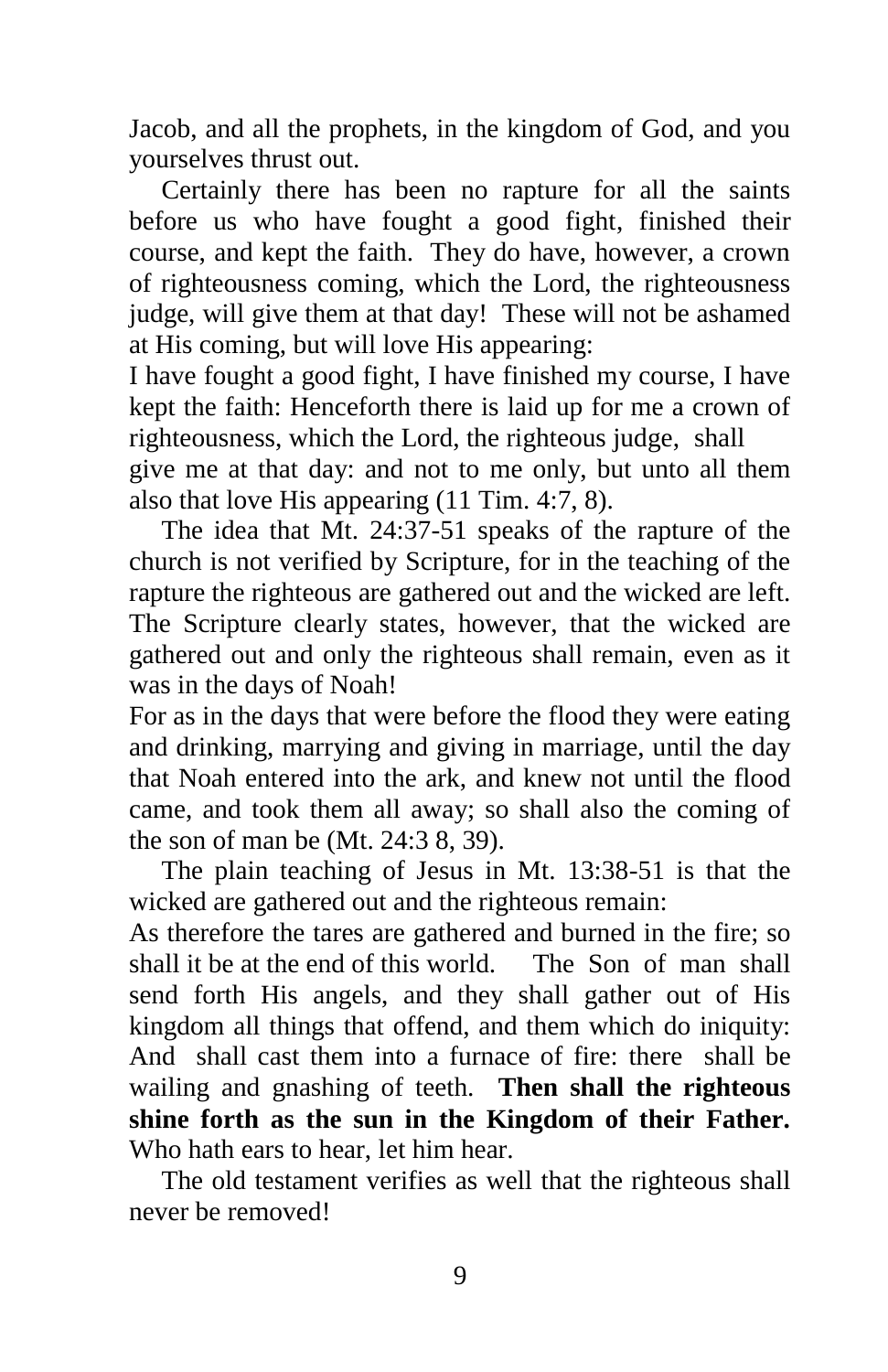For the upright shall dwell in the land, and **the perfect shall remain in it.** But the wicked shall be cut off from the earth, and the transgressors shall be rooted out of it (Pv. 2:21, 22).

Ps. 104:35 states: Let the sinners be consumed out of the earth, and let the wicked be no more. Is. 13:9 states:

Behold the day of the Lord cometh cruel both with wrath and fierce anger, to lay the land desolate: and **He shall destroy the sinners out of it.**

This is why the apostle Paul taught the church in Ep. 6:13: Wherefore take unto you the whole armor of God, that you may be able to withstand in the evil day, and having done all to stand

Thus the question in Mal. 3:2 and Re. 6:17 is not who will be raptured, but who will be able to stand?

But who may abide the day of His coming? And who shall stand when He appeareth? For He is like a refiner's fire, and like fullers' soap (Mal. 3:2).

For the great day of His wrath is come; and who shall be able to stand (Re. 6:17)?

Further Hebrews 12:25-29 teaches us that what will be removed is all that can be shaken, and that only those things that cannot be shaken shall remain. In verses 28 and 29 we read:

Wherefore we receiving a kingdom which **cannot be moved,** let us have grace, whereby we may serve God acceptably with reverence and godly fear: For our God is a consuming fire.

Another scripture that is used to support the idea of a rapture is found in 1Th. 4:14-17:

For if we believe that Jesus died and rose again, even so them also which sleep in Jesus will God bring with him. For this we say unto you by the word of the Lord, that we which are alive and remain unto the coming of the Lord shall not prevent them which are asleep. For the Lord himself shall descend from heaven with a shout, with the voice of the archangel, and with the trump of God: and the dead in Christ shall rise first: Then we which are alive and remain shall be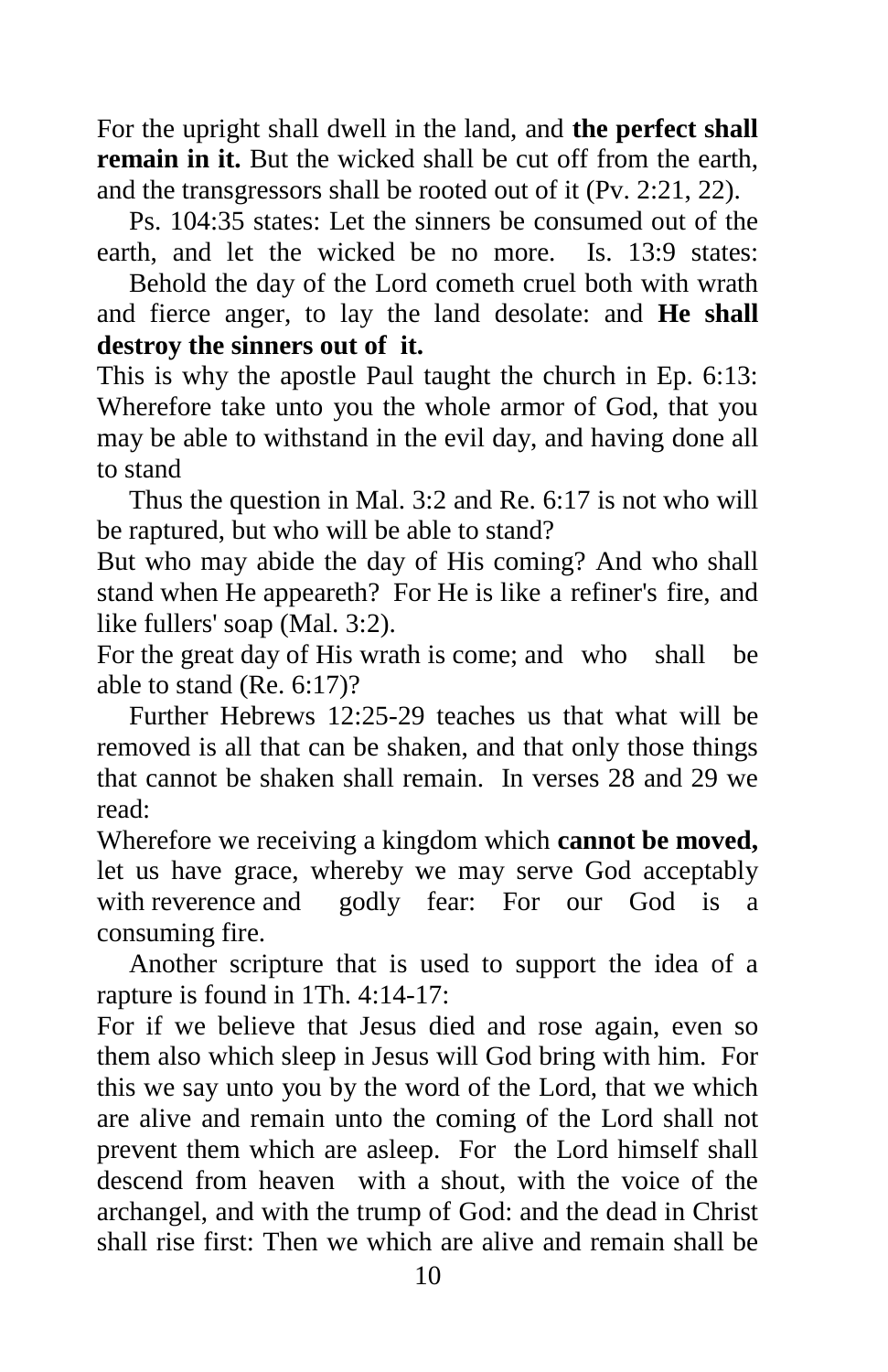caught up together with them in the clouds, to meet the Lord in the air: and so shall we ever be with the Lord.

Note in verse 14 that the apostle Paul is pointing out that as Jesus died and rose again, in like manner God will bring forth those which sleep in Jesus (i.e., all who have kept the faith but are not physically alive at the time of this great event). Paul, speaking to the Corinthian church about this same matter, had this to say: Knowing that he which raised up the Lord Jesus shall raise up us also by Jesus, and shall present us with you (11Co. 4:14). We also want to note that the saints spoken of here are not being raptured off to heaven, but rather they are those who have died physically and have gone to be with the Lord in heaven, and they are now being brought with Him as He descends from heaven! That this event is speaking of resurrection, not rapture, can be seen by the fact that at the sound of the trump of God, the dead in Christ **rise first!** Paul gives in greater detail a description of this event in 1Co. 15: We look again at verses 51, 52: Behold I shew you a mystery; We shall not all sleep, but we shall all be changed, In a moment, in the twinkling of an eye, at the last trump: For the trumpet shall sound, and the dead (that is, the dead in Christ), shall be raised incorruptible, we shall be changed.

There will be those who have kept the faith and are asleep in Jesus, and there will be those who have kept the faith and are alive and remain unto the time of this great event. Both will be changed in a moment, in the twinkling of an eye, at the sound of the trump! This will complete the perfecting of the saints and will enable them to know both the Lord, and **the power of His resurrection!** It is in **resurrection** that we shall come forth out of death into His likeness! It is in **resurrection** that corruptible puts on incorruption, mortal puts on immortality, and death the last enemy is swallowed up in victory! It is only by our coming to know Jesus **and the power of His resurrection** that we will be able to join Him where He is, and fulfill the prayer that He prayed in Jo. 17:24: Father, I will that they also, whom thou hast given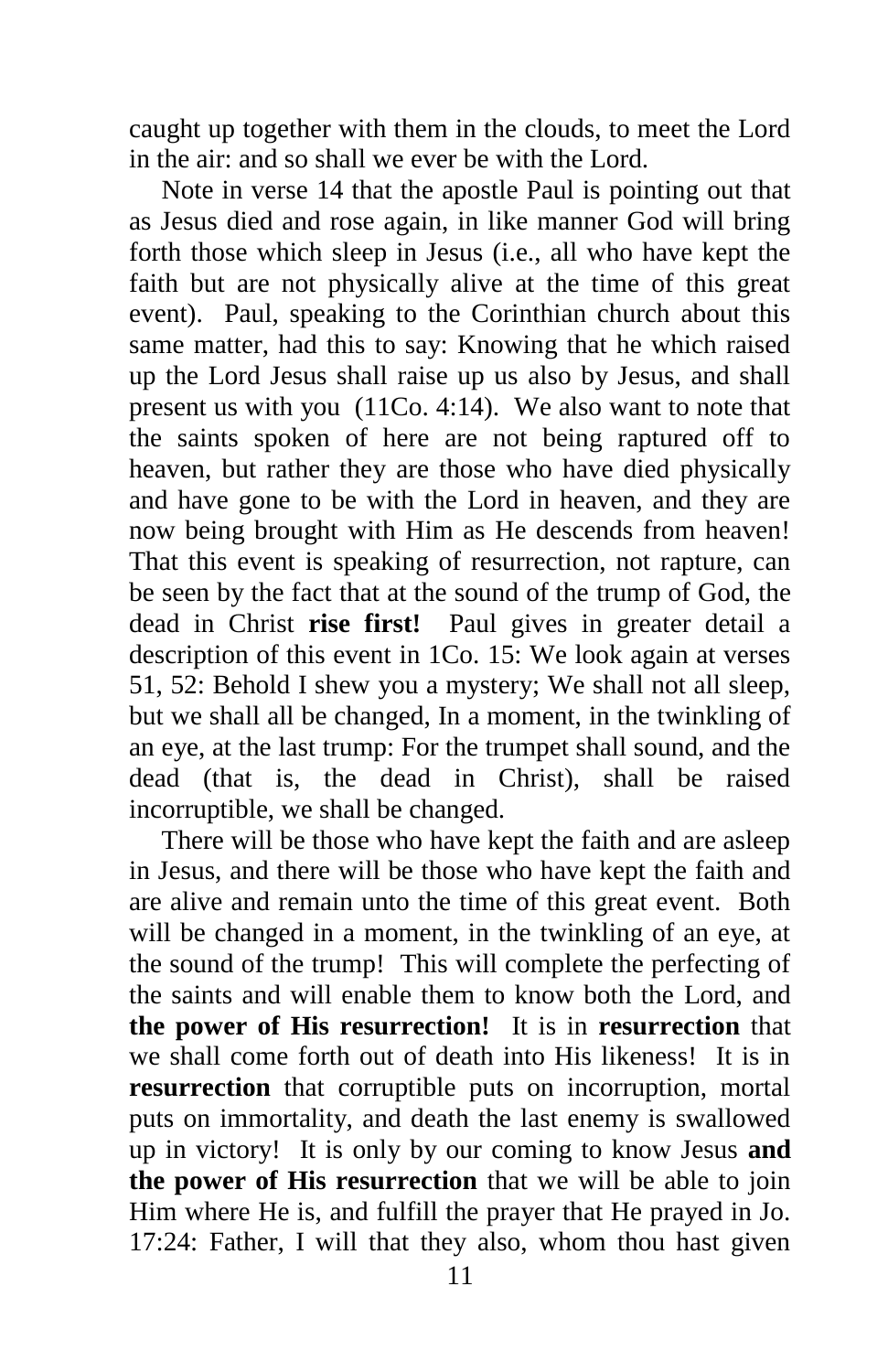me, be with me where I am: that they may behold my glory**.**  In 1Co. 15:42, 43 we read: So also is the resurrection of the dead. It is sown in corruption; it is raised in incorruption: It is sown in dishonor; it is raised in glory.

Jesus said of all who try to climb up some other way: Verily, verily, I say unto you, He that entereth not by the door into the sheepfold, but climbeth up some other way, the same is a thief and a robber (Jo. 10:1).

1Th. 4:16, states: The Lord Himself shall descend from heaven with a shout, with the voice of the archangel, and with the trump of God; and the dead in Christ **shall rise first**, and we which are alive and remain shall be caught up together with them in the clouds, to meet the Lord in the air: and so shall we ever be with the Lord.

Scofield notes that this is the setting forth of the return of Christ, the rapture of the church, and the reunion of all believers (see Scofield's notes on 1Th. 4:17). However, as we have noted, this is not the setting forth of a description of the church being raptured to heaven. The place of meeting the Lord with all the saints is not in heaven, but in the air! The word **air** used here is the same as used in Ep. 2:2, where it tells us that when we walk according to the course of this world, we are walking according to "the prince of the power of the air!" The word **air** here is a description of the realm **the devil** has been given by God to operate in as the god of this world; where, as an angel of light, he blinds men to the truth and deceives the nations, as described in the following verses:

11 Cor. 4:4: In whom the god of this world hath blinded the minds of them which believe not.

Re. 20:3, 7, 8: And cast him into the bottomless pit, and shut him up, and set a seal upon him, that he should deceive the nations no more, till the thousand years should be fulfilled: and after that he must be loosed a little season. And when the thousand ),ears are expired, Satan shall be loosed out of his prison, 'And shall go out to deceive the nations which are in the four quarters of the earth, Gog and Magog, to gather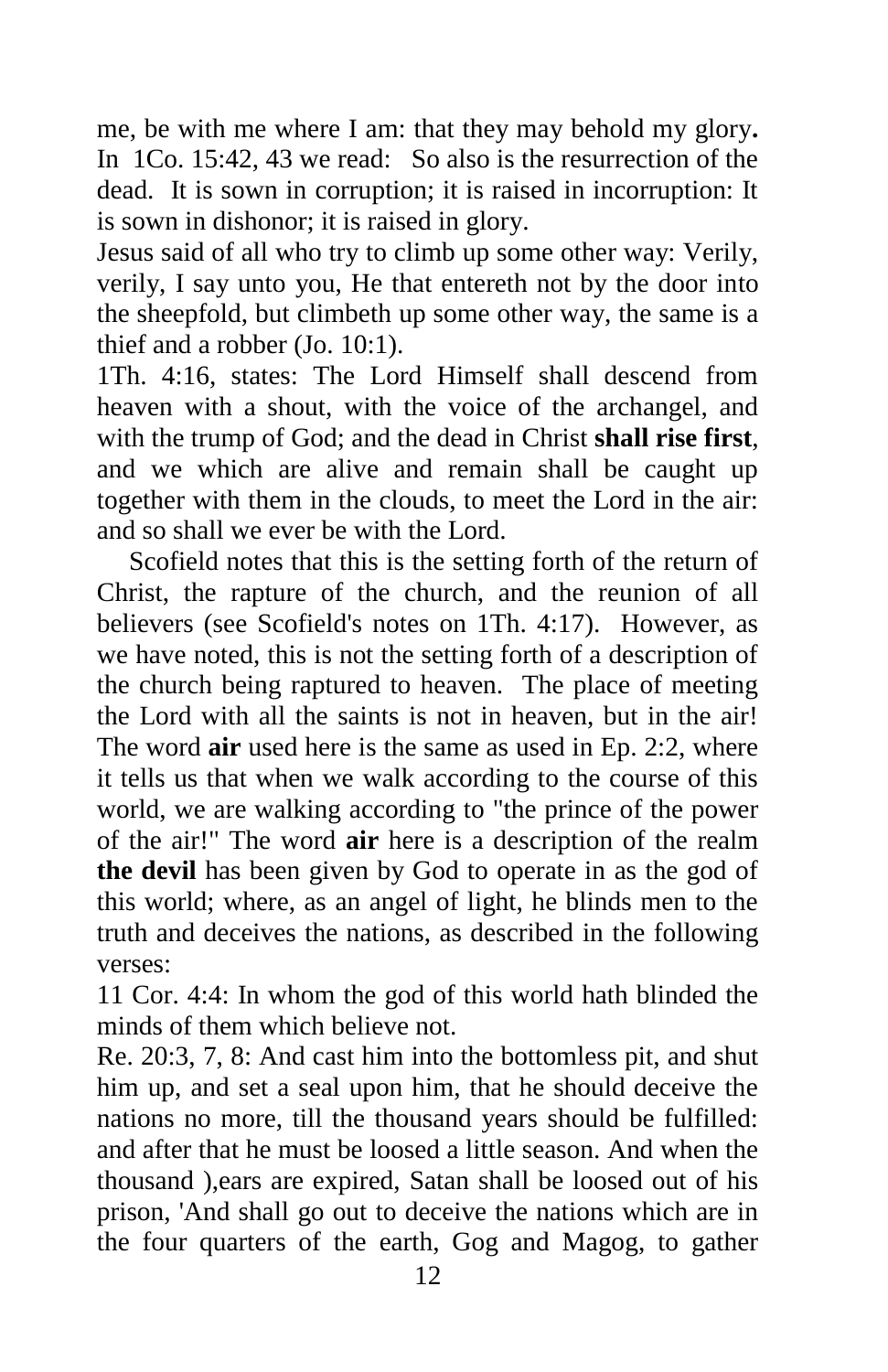them together to battle: the number of whom is as the sand of the sea.

 Obviously God uses the devil as "the prince of the power of the air" to serve his purposes. We can see that this is so when we note that as soon as Jesus was baptized by John the Baptist in the River Jordan, He was led by the Spirit of God into the wilderness to be tempted of the devil! Then was Jesus led up of the Spirit into the wilderness to he tempted of the devil (mat. 4: 1).

We can further see how God uses the devil in 11Th. 2:9-11 as the one working

…with all deceivableness of unrighteousness in them that perish; because they received not the love of truth! And for this cause god shall send them strong delusion, that they should believe a lie.

Jesus, speaking about the devil in Jo. 8:44, said:

He was a murderer from the beginning, and abode not in the truth, because there is no truth in him. When he speaketh a lie, he speaketh of his own: for he is a liar and the father of it That God has complete control over the devil is clearly seen by the fact that when He no longer has need for the devil to do his work, God puts him away with one angel!

And I saw an angel come down from heaven, having the key of the bottomless pit and a great chain in his hand. And he laid hold on the dragon, that old serpent, which is the Devil, and  $\alpha$ When God has need of him, again He releases him out of his prison.

And when the thousand years are expired, Satan shall be loosed out of his prison. And shall go out to deceive the nations which are in the four quarters of the earth. Gog and Magog, to gather them together to battle: the number of whom is as the sand of the sea (Re. 20:7,8)

We can see by the above scriptures how God will again use the devil to deceive all the nations that love not the truth (goat nations, called God and Magog) and to gather the together to battle! After this final testing of the nations, God will have no further use for the Devil. God will have by then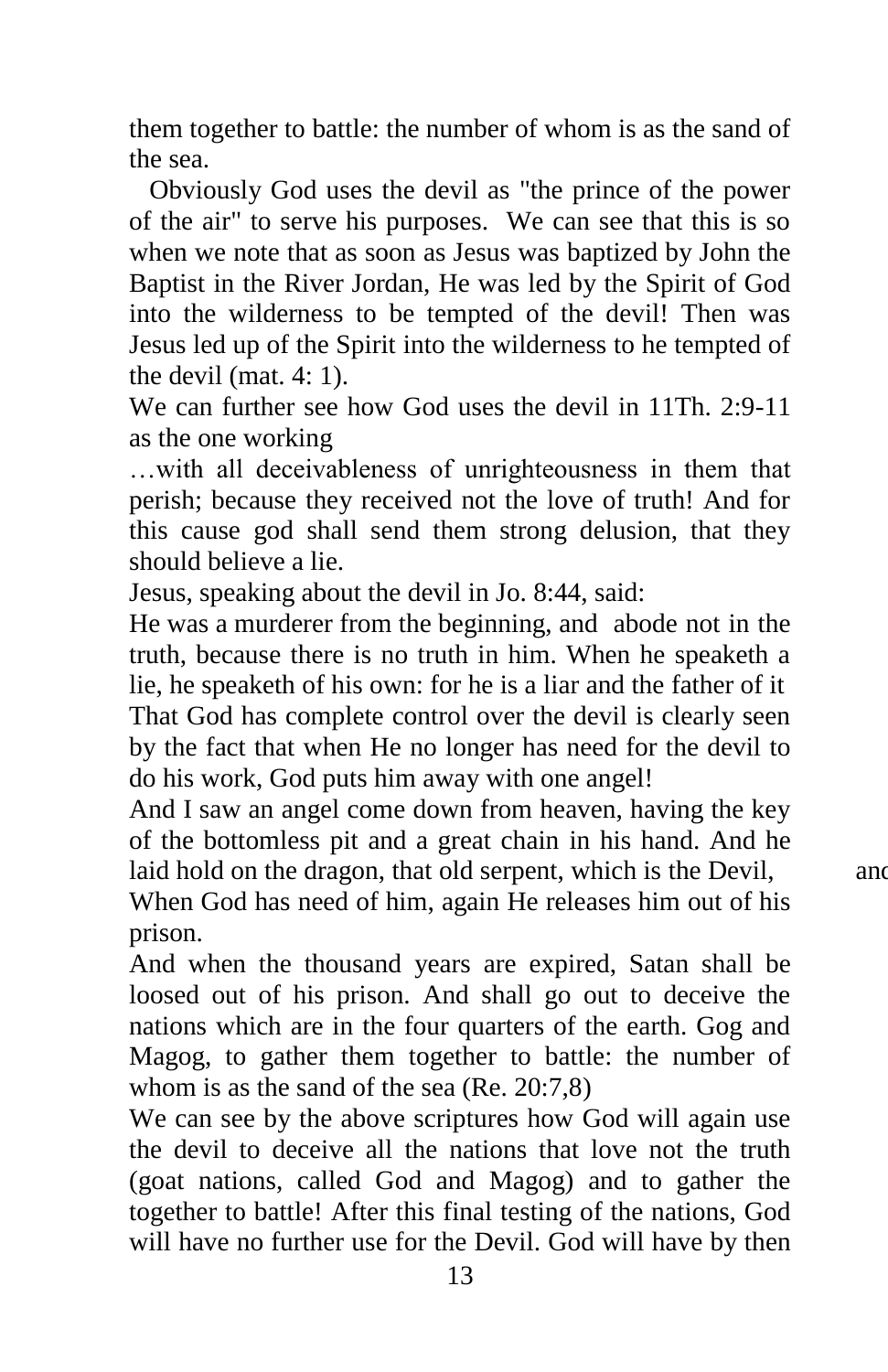used him to sift the saints, (Lu. 22:31). And the Lord said, Simon, Simon, behold, Satan hath desired to have you, that he may sift you as wheat.

Then as we have seen, God will use him finally to sift the nations, after which he is put away once and for all in the lake of fire!

And the devil that deceived them was cast into the lake of Fire and brimstone, where the beast and the false prophet Are, and shall be tormented day and night for ever and Ever (Re. 20:10)

 We can see then that at the coming of the Lord and at the time of our being gathered unto Him (11 Th. 2:1), that the saints who are alive and remain will be caught up in the clouds to meet the Lord in the air (1Th.4:17). The clouds spoken of here are symbolic of the saints that have been faithful witnesses of the Lord He. 12: 1). As Scofield notes, this is speaking of the reunion of the saints who are asleep in Jesus with those who are alive and remain unto the coming of the Lord. Together they are the clouds of heaven spoken of in Dan. 7:13. The place where all will meet the Lord is in the air!

This is the very place where the devil has had his power as the god of this world and as the prince of the power of the air! The time of this great event is spoken of in Daniel 7:13- 18. I saw in the night visions, and, behold, one like the Son of man came with the clouds of heaven, and came to the Ancient of days, and they brought him near before him. And there was given him dominion, and glory, and a kingdom, that all people, nations, and languages, should serve him: his dominion is an everlasting dominion, which shall not pass away, and his kingdom that which shall not be destroyed. But the saints of the most high shall take the kingdom, and possess the kingdom for ever, even for ever and ever.

Daniel 7:27: And the kingdom and dominion, and the greatness of the kingdom under the whole heaven, shall be given to the people of the saints of the most High, whose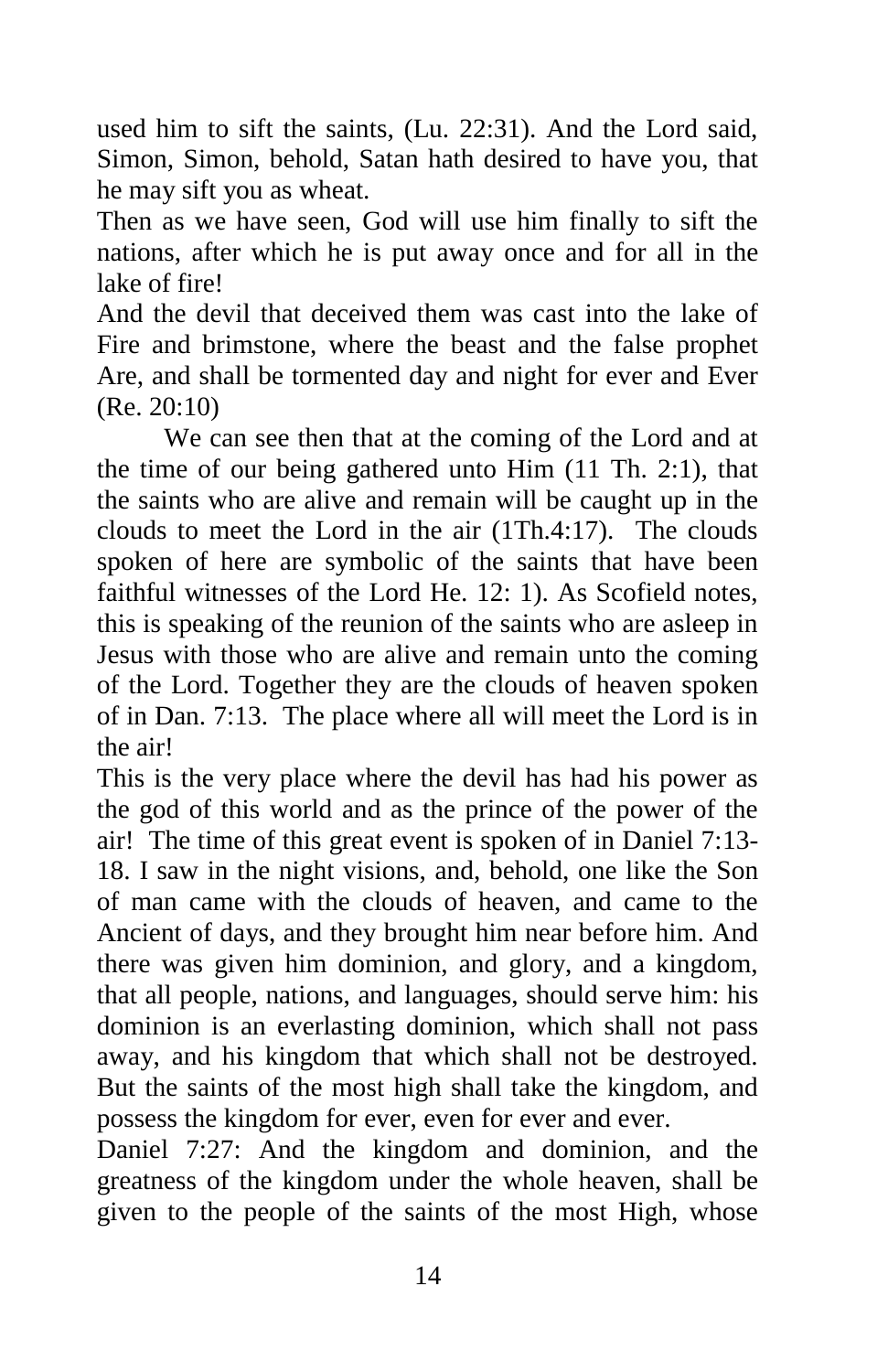kingdom is an everlasting kingdom, and all dominions shall serve and obey him.

We also read about this future event in Re. 11:15: And the seventh angel sounded; and there were great voices in heaven, saying, The kingdoms of this world are become **the kingdoms of our Lord and his Christ;** and he shall reign for ever and ever.

For as it says in He. 2:5: For unto the angels ( i.e. the Devil and his angels) hath He not put in subjection the world (age) to come.

The reference in Re.11: 15 to "our Lord and His Christ," is the Holy Spirit pointing out that the reins of government over the age or world to come will be given to Jesus and His brethren! These are those who have, by resurrection, come forth unto a perfect man, unto the fullness of the stature of Christ! For all who hold their confidence steadfast unto the end are made **partakers of Christ!** As it says in He. 3:14: For we are made partakers of Christ, if we hold the beginning of our confidence steadfast unto the end.

Among these partakers of Christ are those saints that have gone before us, and are now asleep in Jesus, spoken of in He. 11:33-35:

... who through faith subdued kingdoms wrought righteousness, obtained promises, stopped the mouth of lions, quenched the violence of fire, escaped the edge of the sword, out of weakness was made strong, waxed valiant in fight, turned to flight, the armies of the aliens, women received their dead raised to life again: and others were tortured, not accepting deliverance; that they might obtain **a better resurrection.**

Note that all these are not looking forward to a rapture, but rather to **a better resurrection!** They are having to wait, however, for the rest of their brethren, as it says in He. 11:39, 40:

And these all, having obtained a good report through faith, received not the promise: God having provided some better things for us, that they without us should not be made perfect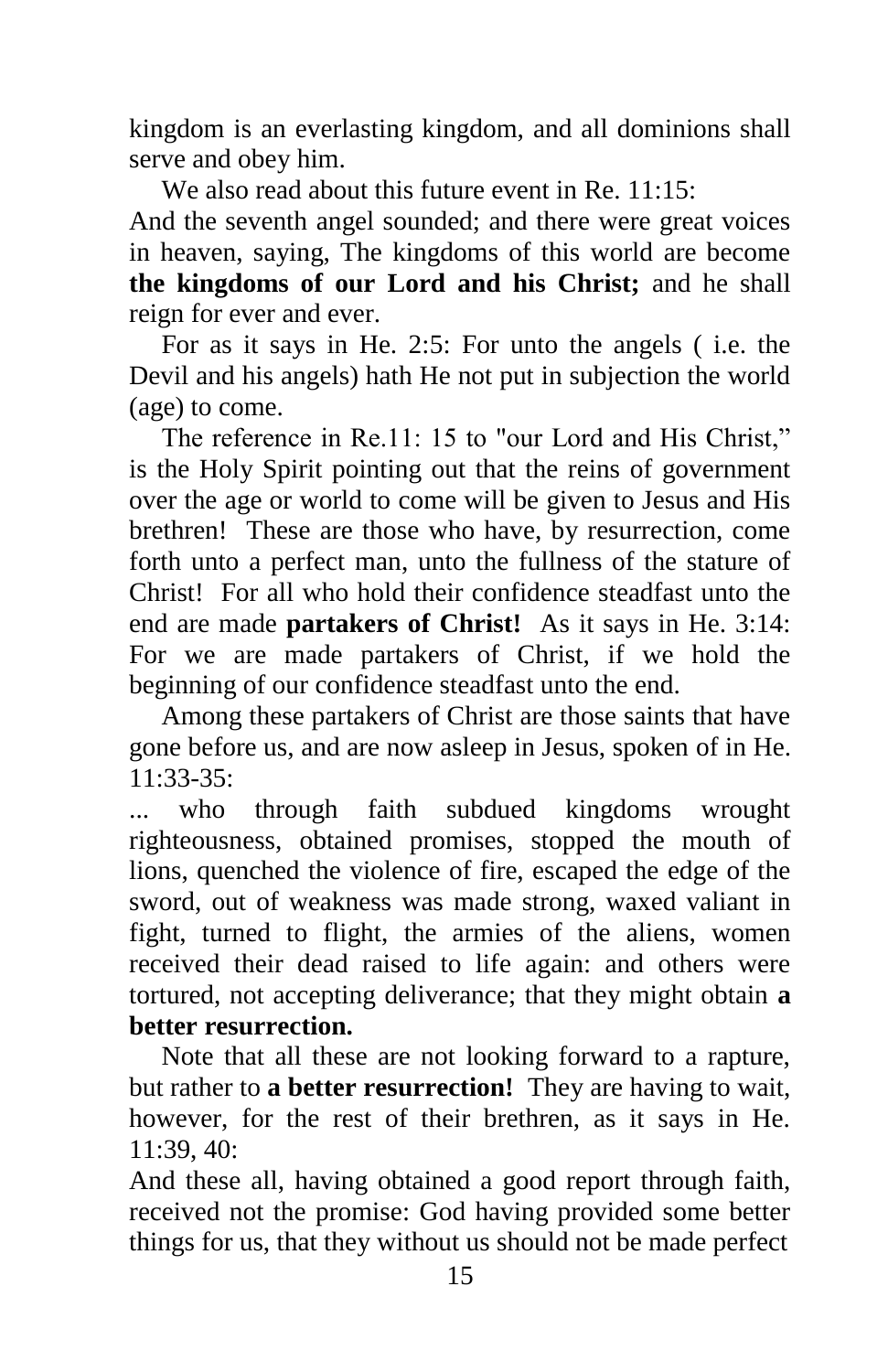That this "being made perfect" is accomplished by resurrection and not by rapture, again, is made clear by the apostle Paul in Ph. 3:10-12:

That I may know him, and the power of his resurrection, and the fellowship of his sufferings, being made conformable unto his death; If by any means I might attain unto the resurrection of the dead. Not as though I had already attained, either were already perfect: but I follow after, if that I may apprehend that for which also I am apprehended of Christ Jesus.

All who apprehend that for which they have been apprehended of Christ Jesus will not be in a rapture, but in something far better: **A better resurrection!** The better resurrection is the **first resurrection!** We read about this **better resurrection** in Rev. 20:5, 6:

But the rest of the dead lived not again until the thousand years were finished This is the **first resurrection**. Blessed and holy is he that hath part in the **first resurrection**: on such the second death hath no power, but they shall be priests of God and of Christ, and shall reign with him a thousand years.

As we have seen this **first resurrection** is to take place at the coming of the Lord! The resurrection is what perfects us and brings us up out of the realm of the dead into the realm of incorruptibility, immortality and glory, where Jesus is! All who attain unto this **First resurrection** will be ready to rule and reign with Jesus over the nations, replacing the devil and his angels, who are the present rulers and powers of darkness! Re. 14:1-4 pictures for us these "first fruits" unto God and to the Lamb:

And I looked, and, lo, a Lamb stood on the mount Zion, and with him an hundred forty and four thousand, having his Father's name written in their foreheads. And I heard a voice from heaven, as the voice of many waters, and as the voice of a great thunder: and I heard the voice of harpers harping with their harps: And they sung as it were a new song before the throne, and before the four beasts, and the elders: and no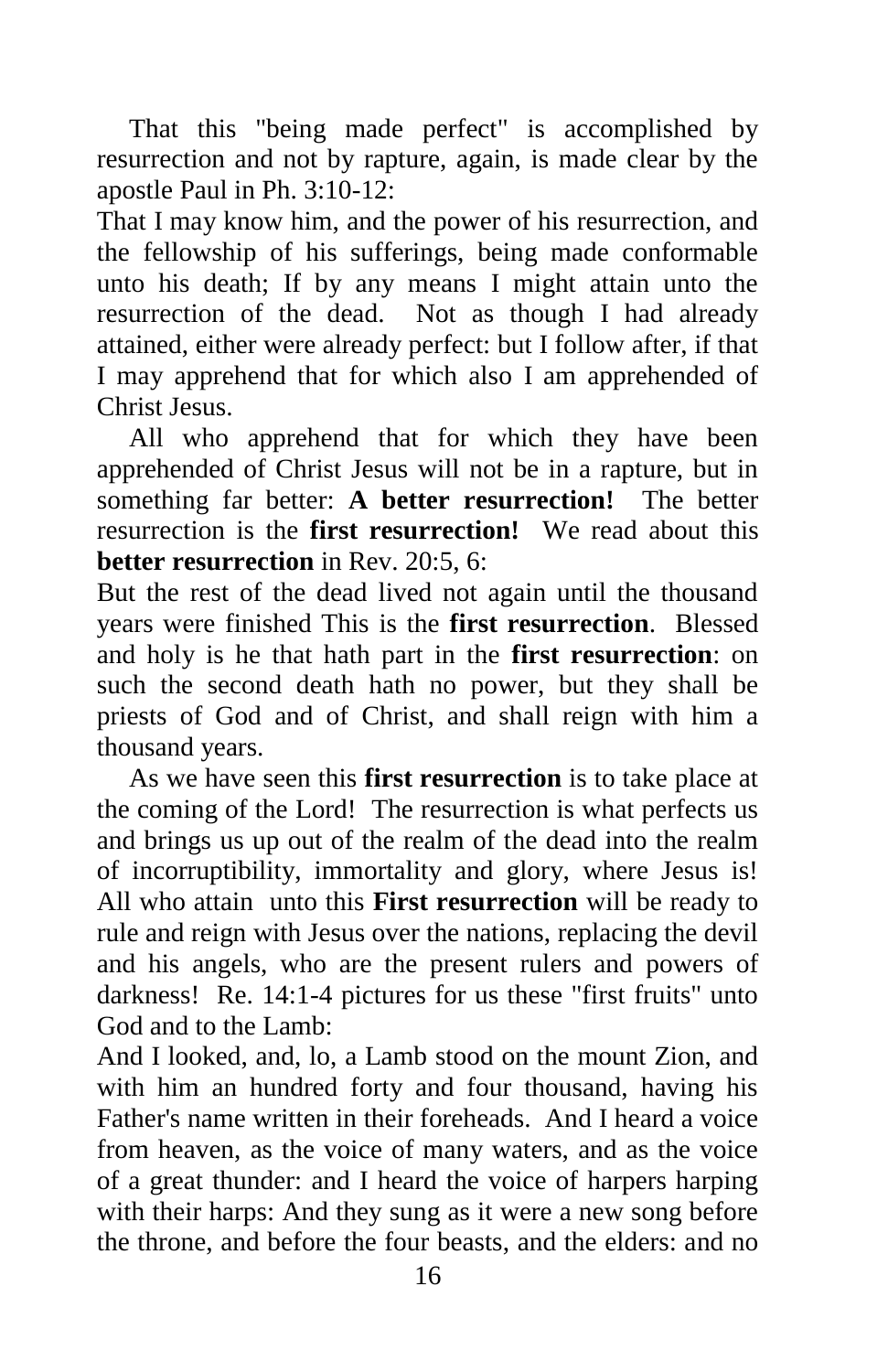man could learn that song but the hundred and forty and four thousand, which were redeemed from the earth. These are they which were not defiled with women; for they are virgins. These are they which follow the Lamb whithersoever he goeth. These were redeemed from among men, being the **firstfruits** unto God and to the Lamb.

In Re. 20:4, we can see that those who have attained unto the first resurrection will have judgment committed unto them, and they shall live and reign with Christ, over the nations, a thousand years. This is the promise of the Lord to the church in Re. 2:26, 27:

And he that overcometh, and keepeth my works unto the end, To him will I give power over the nations:And he shall rule them with a rod of iron: as the vessels of a potter shall they be broken to shivers: even as I received of my Father.

And in Re. 3:21: To him that overcometh will I grant to sit with me in my throne.

Also in Re. 19:14, 15, we are given a picture of the Lord's coming with His saints to set up God's kingdom on earth, and to execute judgment over the nations:

And the armies which were in heaven followed him upon white horses, clothed in fine linen,, while and clean. And out of his mouth goeth a sharp sword, that with it he should smite the nations: and he shall rule them with a rod of iron; and he treadeth the winepress of the fierceness and wrath of Almighty God.

As we have seen, at this time the devil will be removed as "the god of this world" and will be shut up in the bottomless pit for the time of the one-thousand-year reign of the Lord and His Christ, during which time lie will not be able to deceive the nations as before. Therefore, as it says in Hab. 2:14: The earth shall be filled with the knowledge of the glory of the Lord as the waters cover the sea Also in Is. 11:1- 9 we are given a more detailed description of this time:

And there shall come forth a rod out of the stem of Jesse, and a Branch shall grow out of his roots: And the spirit of the Lord shall rest upon him, the spirit of wisdom and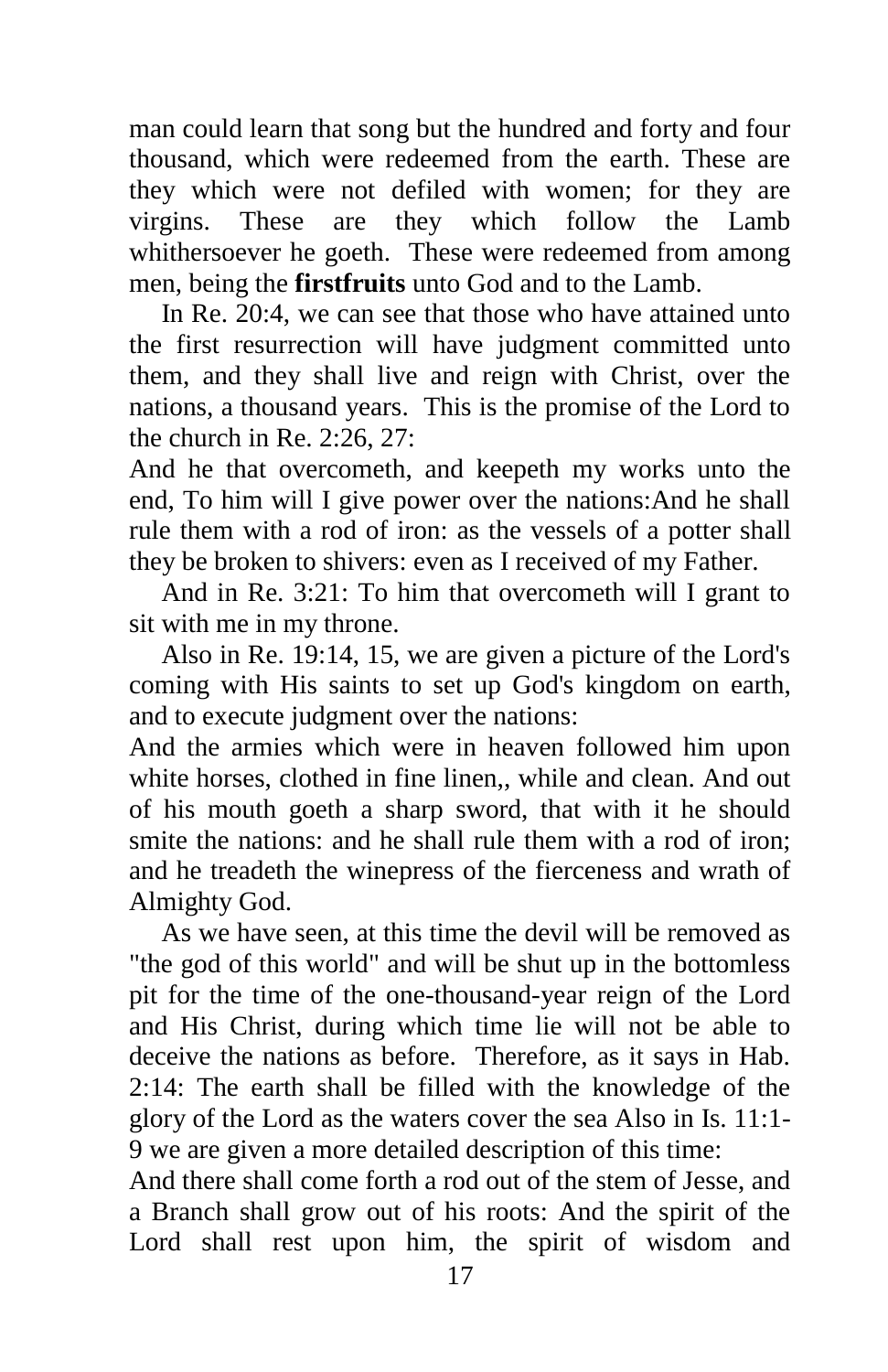understanding, the spirit of counsel and might, the spirit of knowledge and of the fear of the Lord; And shall make him of quick understanding in the fear of the lord: and he shall not judge after the sight of his eyes, neither reprove after the hearing of his ears: But with righteousness shall he judge the poor, and reprove with equity for the meek of the earth: and he shall smite the earth with the rod of his mouth, and with the breath of his lips shall he slay the wicked. And righteousness shall be the girdle of his loins, and faithfulness the girdle of his reigns. The wolf also shall dwell with the lamb, and the leopard shall lie down with the kid; and the calf and the young lion and the fatling together; and a little child shall lead them. And the cow and the bear shall feed; their young ones shall lie down together: and the lion shall eat straw like the ox. And the sucking child shall play on the hole of the asp, and the weaned child shall put his hand on the cockatrice' den. They shall not hurt nor destroy in all my holy mountain: for the earth shall be full of the knowledge of the LORD, as the waters cover the sea.

This peace and safety on earth, which will be the result of the kingdoms of this world becoming the kingdoms of our Lord and His Christ, is what the whole creation is waiting for:

For the earnest expectation of the creature waiteth for **the manifestation of the sons of God.** For the creature was made subject to vanity, not willingly, but by reason of him who hath subjected the same in hope, Because the creature itself also shall be delivered from the bondage of corruption into the glorious liberty of the children of God. For we know that the whole creation groaneth and travaileth in pain together until now. And not only they, but ourselves also, which have the firstfruits of the Spirit, even we ourselves groan within ourselves, waiting for the adoption, to wit, the redemption of our body (Ro. 8:19-23).

What then is the earnest expectation of the creation? Not the rapture of the church, but **the manifestation of the sons of God!**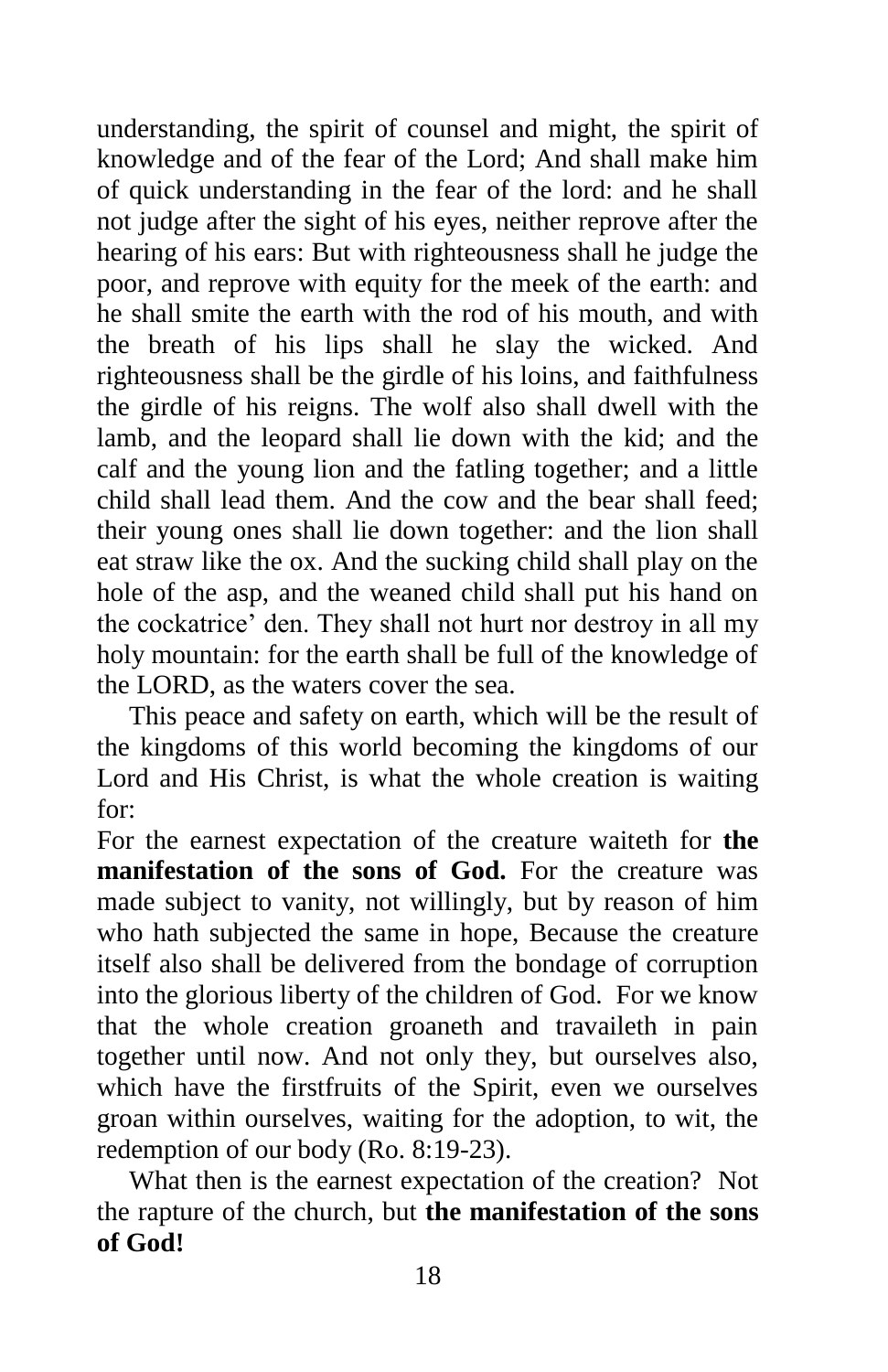We also can see what we, who have the first fruits of the Spirit, are waiting for is not a rapture, but the final act of redemption as sons, which will be the redemption of our bodies!

This is when the Lord will change our vile body like unto His glorious body (Ph**.** 3:21)! When and how will this happen?

But some man will say, How, are the dead raised up? and with what body do they come? Thou fool, that which thou soweth is not quickened, except it die: And that which thou soweth, thou soweth not that body that shall be, but bare grain, it may chance of wheat, or of some other grain; But God giveth it a body as it hath pleased him, and to every seed his own body. So is the resurrection of the dead. It is sown in corruption; it is raised in incorruption: It is sown in dishonor; it is raised in glory: it is sown in weakness; it is raised in power: It is sown a natural bony; it is raised a spiritual body (1 Co. 15:35-38, 42-44).

Until the sons of God experience the final act of redemption (i. e. the bodily change that takes place only in resurrection), it is not yet time for them to be manifested, for it does not yet appear what they shall be:

Behold what manner of love the Father has bestowed upon us that we should be called the sons of God: Beloved, now are we the sons of God, and it doth not yet appear what we shall be (I Jo. 3:1, 2).

Jo. 1: 12 tells us that as many as received Him, to them gave he power (authority) to become sons of God, even to them that believe on His name. We read also in He. 2: 10 that it is God's purpose to bring many sons to glory:

For it became him, for whom are all things, and by whom are all things, in bringing many sons unto glory, to make the captain of their salvation perfect through sufferings.

As has been shown, the Scripture clearly teaches that Sonship is realized by **resurrection,** not by rapture. It is only by **resurrection**, not rapture, that one can be changed from corruptible to incorruptible, from mortal to immortal,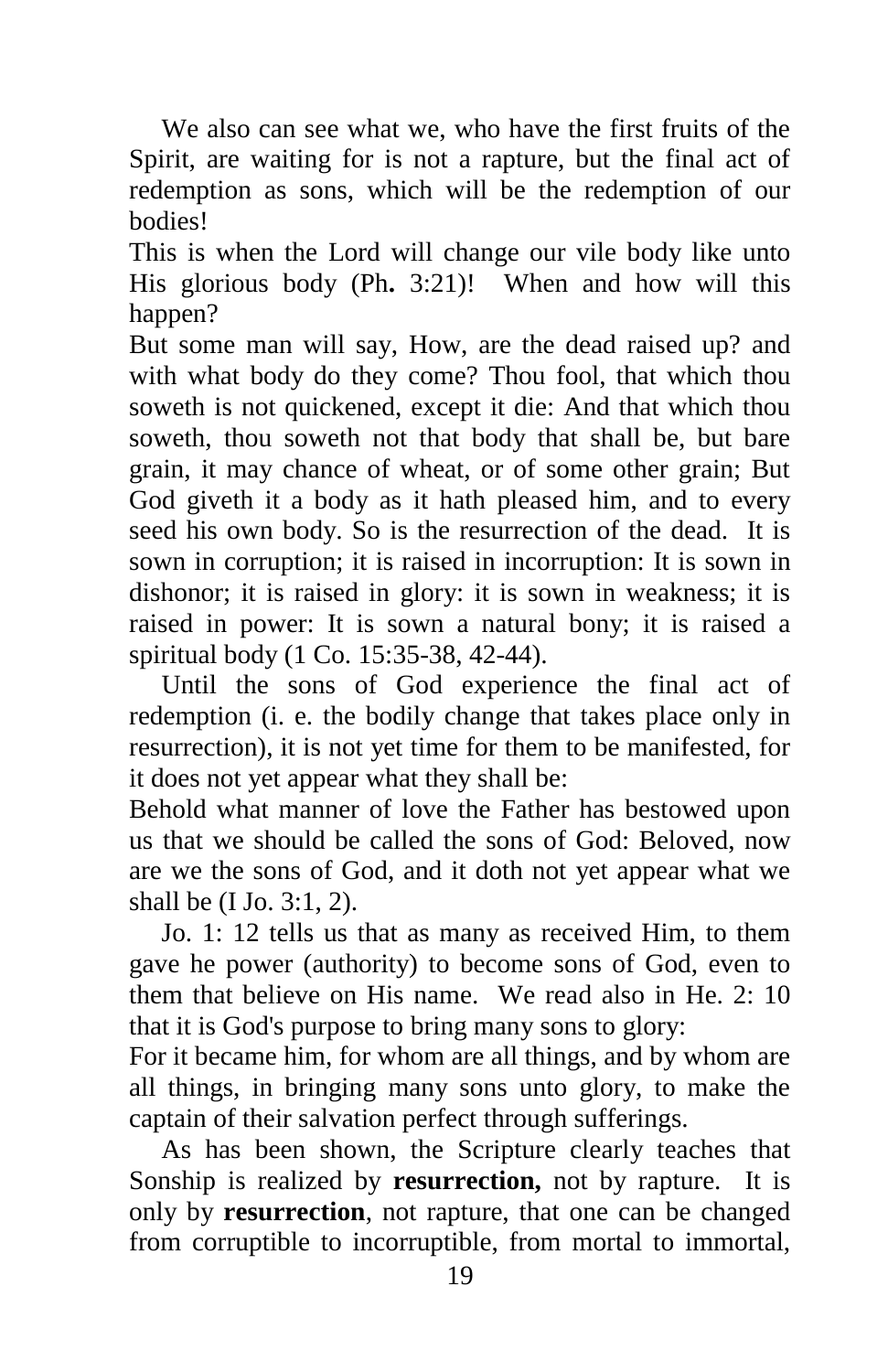and not be only alive, but alive forever more, as death is swallowed in victory!

So when this corruptible shall have put on incorruption, and this mortal shall have put on immortality, there shall be brought to pass the saying that is written, Death is swallowed up in victory (I Co. 15:54).

Having been sown in dishonour, the sons will be raised in glory; having been sown in weakness, they will be raised in power, as stated in 1Co. 15:43: It is sown in dishonour it is raised in glory: it is sown in weakness; it is raised in power:

In this way all the sons shall be changed! Behold l shew you A mystery; we shall not all sleep, but we shall all be changed (1Cor. 15:51)

Then they shall be just like Him, for this is the purpose of God in calling them!

For whom He did foreknow, He also did predestinate to be conformed to the image of his son, that He might be the first born among many brethren (Ro. 8:29).

When Jesus was questioned by certain of the Sadducees, that denied that there is a resurrection, they asked Him:

Saying, Master, Moses wrote unto us, If any man's brother die, having a wife, and he die without children, that his brother should take his wife, and raise up seed unto his brother. There were therefore seven brethren: and the first took a wife, and died without children. And the second took her to wife, and he died childless. And the third took her; and in like manner the seven also: and they left no children, and died. Last of all the woman died also. Therefore **in the resurrection** whose wife of them is she? for the seven had her to wife (Lu.28;28-33).

In Luke 20:34-36, Jesus answered:

Jesus answering said unto them, the children of this world marry, and are given in marriage, but they that are accounted worthy to obtain that world, and the resurrection from the dead, neither marry, nor are given in marriage. Neither can they die any more: For they are equal unto the angels; and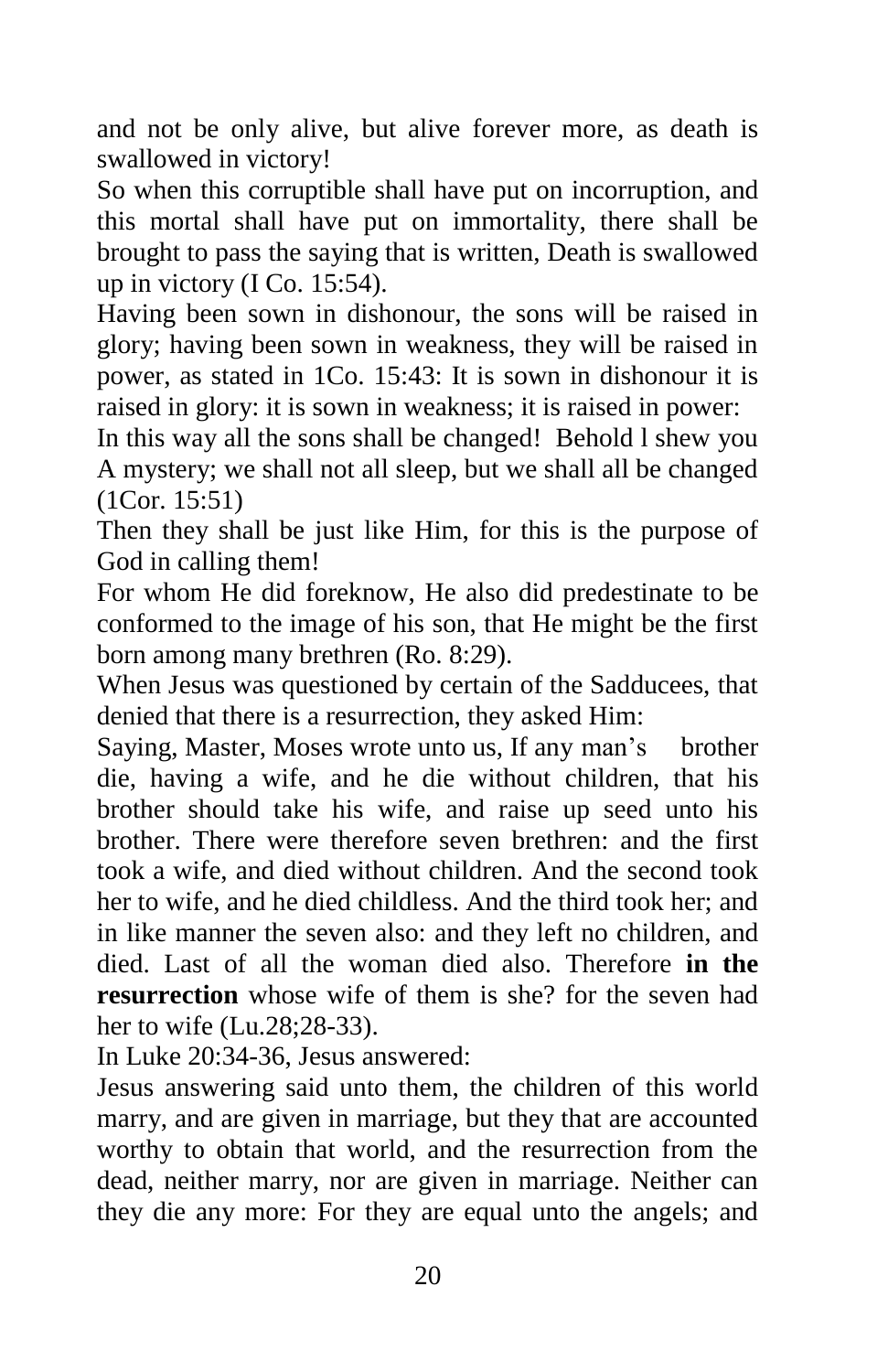are the children (sons) of God, being the children of the resurrection.

Those who are **accounted worthy** to obtain unto this grand and glorious event will be the "first fruits" unto God and the Lamb, and ready to be glorified together with Christ:

The Spirit itself beareth witness with our spirit, that we are the children of God: And if children, then heirs; heirs of God, and joint-heirs with Christ; if so be that we suffer with him, that we may be also glorified together (Rom. 8:16,17).

Jesus was speaking about this very thing to His disciples in Jo. 6:38-40, where He said:

And this is the father's will which hath sent me, that of all which he hath given me I should lose nothing, but should **raise it up again** at the last day. And this is the will of him that sent me that every one which seeth the Son, and believeth on him, may have everlasting life: and **I will raise him up at the last day**. For I came down from heaven, not to do mine own will, but the will of him that sent me. And this is the Father's will which hath sent me, that of all which he hath given me I should lose nothing, but should **raise it up again at the last day**. And this is the will of him that sent me, that every one which seeth the Son, and believeth on him, may have everlasting life: and I will raise him up at the last day.

Note it is clearly stated by Jesus that the Father's will for all which He has given Him is that He should **raise them up again the last** day! Not rapture them off to heaven! That this being "raised up again the last day" is speaking of the resurrection is clearly seen by the conversation between Martha and Jesus:

Then said Martha unto Jesus, Lord, if thou hadst been here, my brother had not died. But I know, that even now, whatsoever thou wilt ask of God, God will give it thee. Jesus said unto her, Thy brother shall rise again. Martha saith unto him, I know that he shall rise again in the resurrection at the last day (Jo. 11:21-24).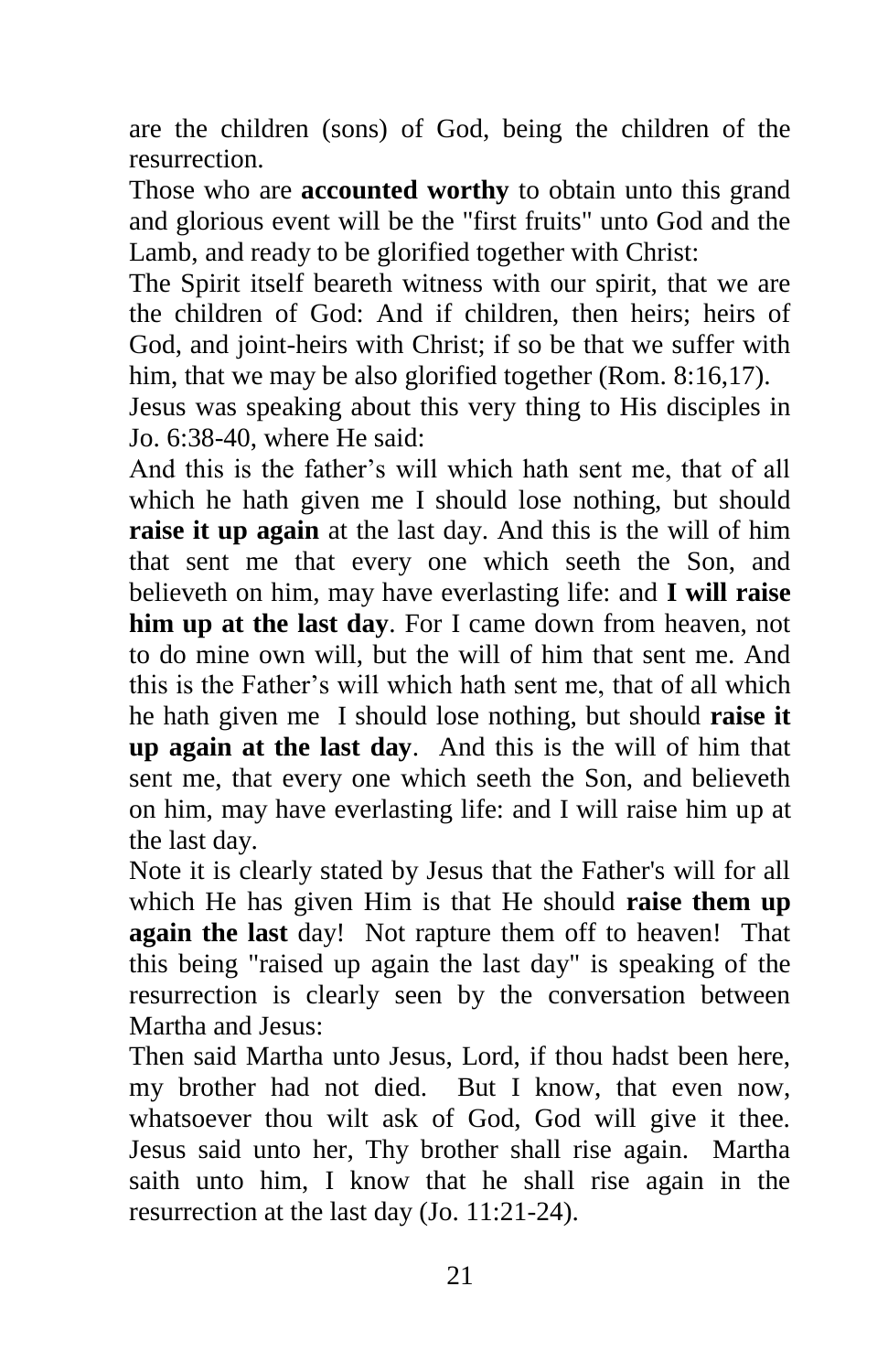The reason why Jesus speaks of **raising us up again** is understood when we consider the fact that all born again believers have already been raised once. This is seen in Ep.  $2:4-6:$ 

But God, who is rich in mercy, for his great love wherewith he loved us, Even when we were dead in sins, hath quickened us together with Christ, (by grace ye are saved;) And hath **raised us up together**, and made us sit together in heavenly places in Christ Jesus.

It is this initial being raised up, out of being dead in sins, that changes our status With the Lord:

Now, therefore ye are no more strangers and foreigners, but fellow citizens with the saints, and of the household of God (Ep. 2:19). For ye were sometimes darkness, but now are ye light in the Lord: walk as children of light: (For the fruit of the Spirit is in all goodness and righteousness and truth) (Ep. 5:8, 9).

While this initial "quickening" changes our status and gives us a place in the household of God, it is still required of **us** to walk as children of light and make our calling and election sure!

Wherefore the rather, brethren, give diligence to make your calling and election sure: for if ye do these things, ye shall never fall: For so an entrance shall be ministered unto you abundantly into the everlasting kingdom our Lord and Saviour. Jesus Christ (11Pe. 1: 10, 11).

This initial status and place in the household of God is given to us on the basis of the sacrificial death of Jesus on our behalf. Though we had been sold under sin by Adam, and were, as children of darkness, dead in trespasses and sins, by the atoning work of Jesus we can receive forgiveness of our sins, be quickened from the dead, and brought forth as children of light!

This is all on the basis of what Jesus accomplished by **His walk and His death** on our behalf. His walk and His death do not, however, make our calling and election sure! We still have to go on to perfection! We still have to apprehend that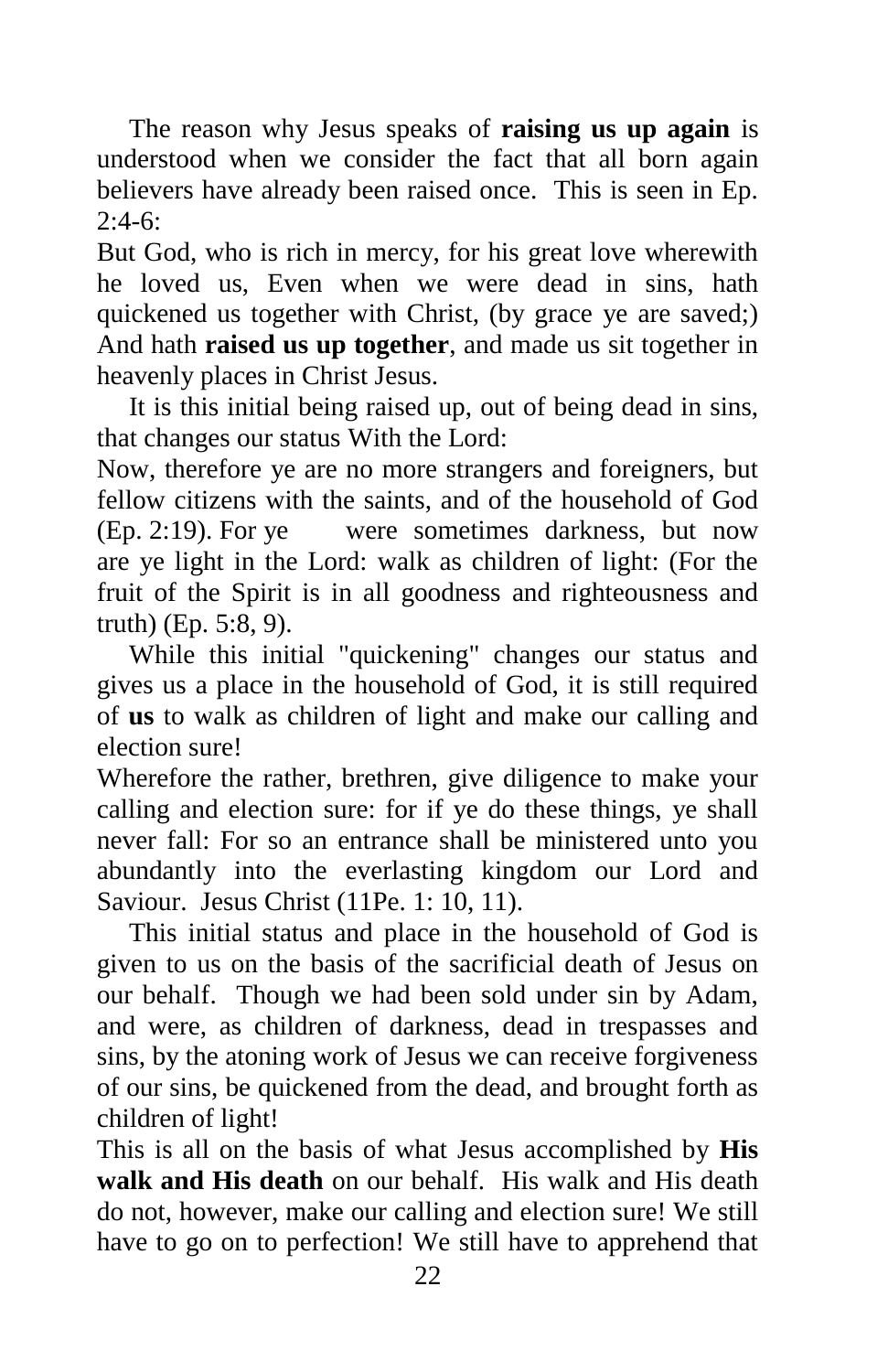for which also we are apprehended of Christ Jesus; to know Him, and the power of His resurrection! We can only accomplish this by **our own walk and our own death:**

Know ye not, that so many of us as were baptized into Jesus Christ were baptized into his death? Therefore **we are buried with him by baptism into death**: that like as Christ was raised up from the dead by the glory of the Father, even so **we also should walk in newness of life**. For if we have been planted together in the likeness of his death, we shall be also in the likeness of his resurrection: Knowing this, that our old man is crucified with him, that the body of sin might be destroyed, that henceforth we should not serve sin. For **he that is dead is freed front sin**. Now **if we be dead with Christ**, we believe that **we shall also live with him** (Ro. 6:3- 8).

Then we will not only be alive, but alive forever more! Then will death, the last enemy, be swallowed up in victory! Then will we experience the final adoption as sons, to wit, the redemption of our bodies! Then shall it appear what we shall be! Then will the time have come for the manifestation of the sons of God to all of creation! Then will the creature itself be delivered from the bondage of corruption into the glorious liberty of the sons of God! Then will the time have come for the kingdoms of this world to become the kingdoms of our lord and His Christ! Then will come peace on earth and good toward men!

In Heb. 6:1,2, the apostle Paul lays out for us the foundation doctrines of the Christian faith. We read...

Therefore leaving the principles of the doctrine of Christ let us go on to perfection; not laying the foundation of repentance from dead works, and of faith toward God, Of the doctrine of baptisms, and of laying on of hands, and of **the resurrection of the dead,** and of eternal judgment.

We note that while the doctrine of the resurrection of the dead is included, the doctrine of the rapture is conspicuously absent